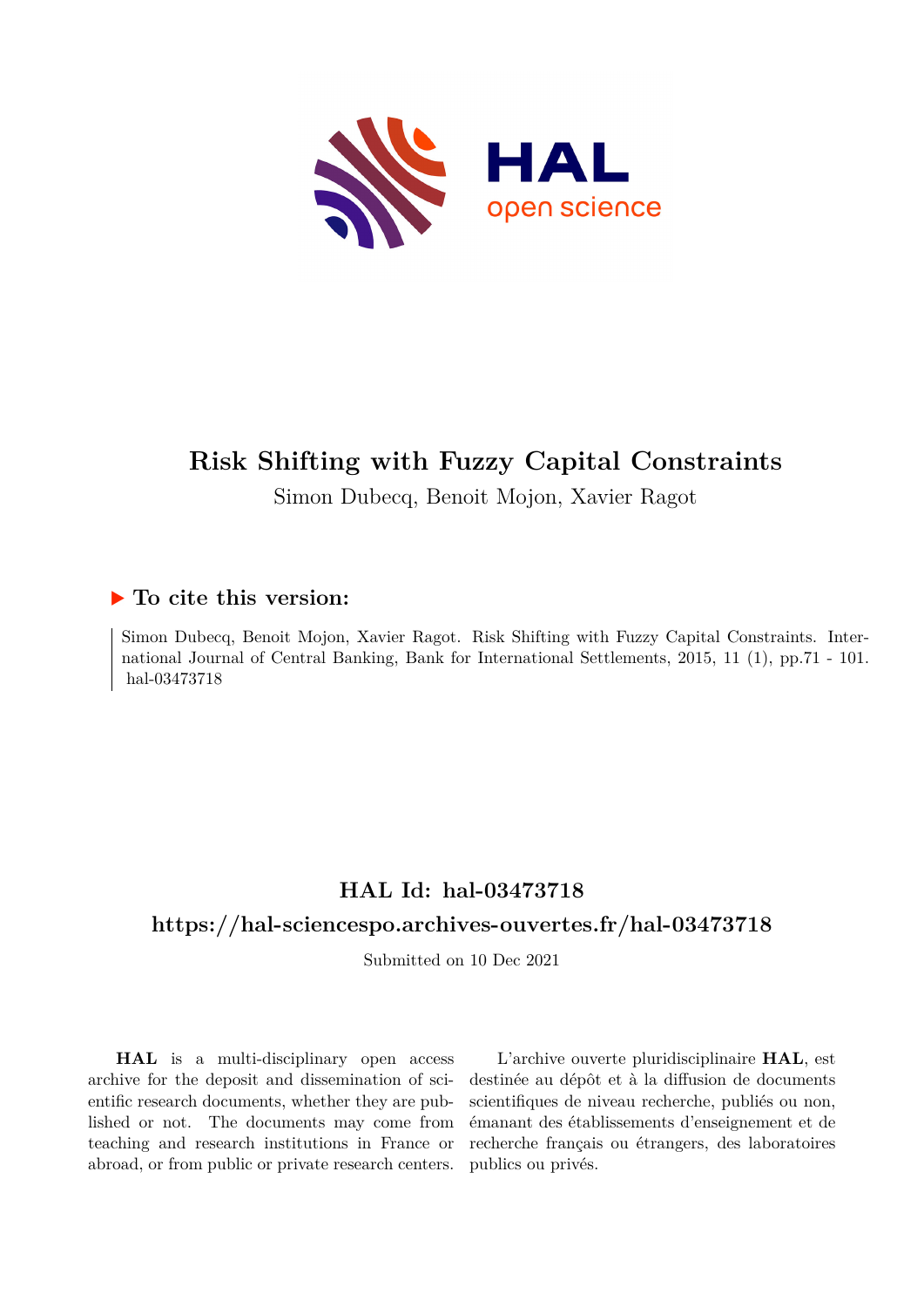## Risk Shifting with Fuzzy Capital Constraints<sup>∗</sup>

Simon Dubecq,<sup>a</sup> Benoit Mojon,<sup>b</sup> and Xavier Ragot<sup>c</sup> <sup>a</sup>European Central Bank <sup>b</sup>Banque de France <sup>c</sup>CNRS - Paris School of Economics

We construct a model where risk shifting can be moderated by capital requirements. Imperfect information about the level of capital per unit of risk, however, introduces uncertainty about the risk exposure of intermediaries. Over-estimation of the capital held by financial intermediaries, or the extent of regulatory arbitrage, may induce households to wrongly infer from higher asset prices that the fundamentals of risky assets have improved. This mechanism can notably explain the low risk premia paid by U.S. financial intermediaries between 2000 and 2007 in spite of their increased exposure to risk through higher leverage. Moreover, the lower the level of the risk-free interest rate, the more risk is under-estimated.

JEL Codes: G14, G21, E52.

#### **1. Introduction**

The goal of this paper is to explain why, in the run-up to the sub-prime crisis, U.S. financial intermediaries were able to pay

<sup>∗</sup>We wish to thank L. Meneau and O. Prato for helpful comments, and for providing information on Basel regulation; V. Acharya, G. Barlevy, J.-P. Benassy, C. Borio, E. Challe, S. Cecchetti, G. Demange, E. Farhi, D. Gale, E. Kharroubi, A. Kashyap, N. Kiyotaki, O. Loisel, A. Martin, H. Pages, F. Portier, J.-C. Rochet, J. Tirole, C. Upper, and M. Woodford and seminar participants at the Federal Reserve Banks of Boston, Chicago, and New York, the BIS, and conference participants at the BIS, CEMFI, and Tilburg University for comments. We wish to express special thanks to C. Hellwig, B. Barsky, F. Velde, the editor Carl Walsh, and an anonymous referee for their suggestions on the structure of the paper, and Allen Monks and Tony Dare for drafting suggestions. The opinions expressed in this paper are those of the authors and do not necessarily reflect the views of the Banque de France, the European Central Bank, or the Eurosystem. Corresponding author: Benoit Mojon, benoit.mojon@banque-france.fr.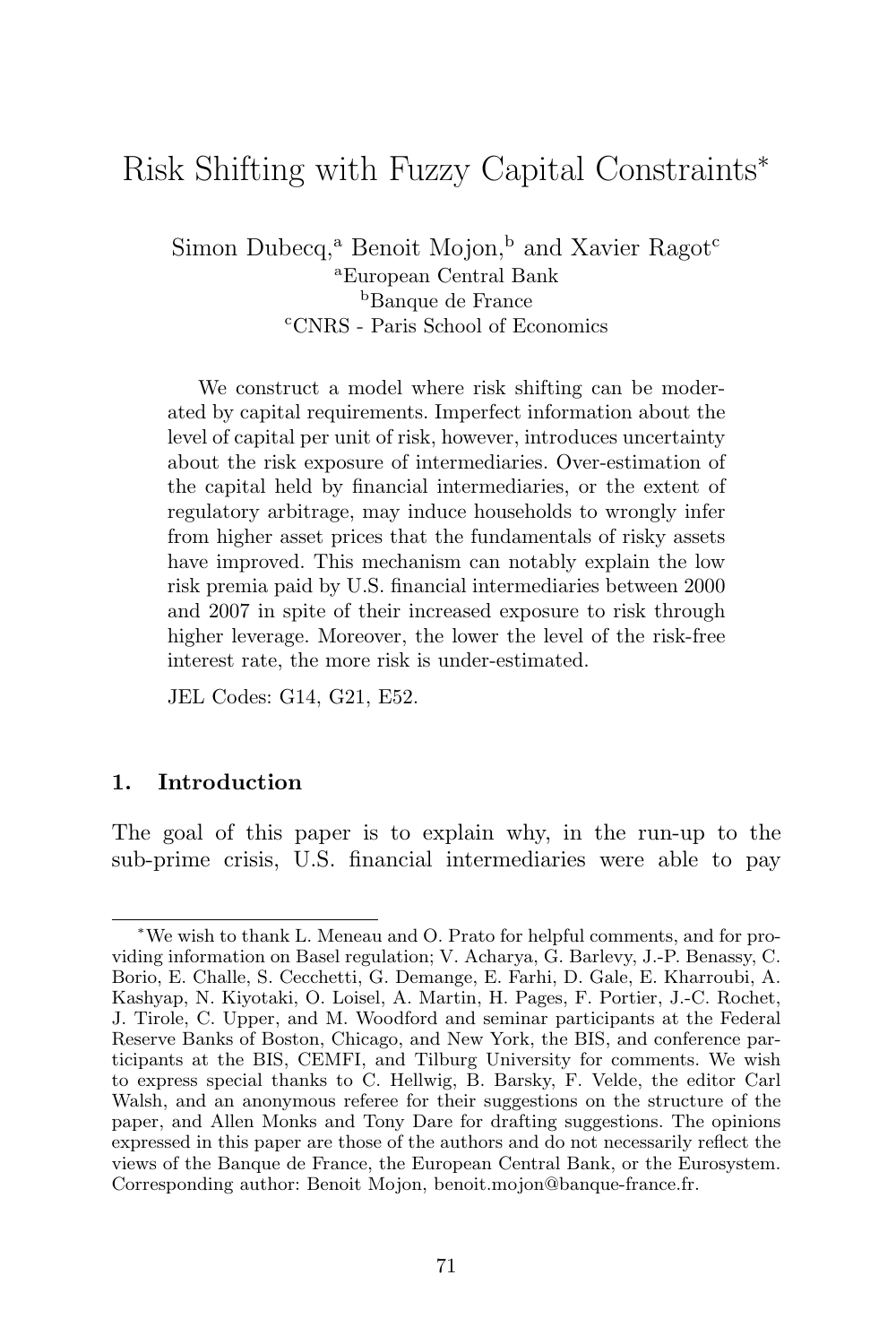non-increasing risk premia while their leverage increased.<sup>1</sup> To do so, we introduce the capital of financial intermediaries into the riskshifting model developed by Allen and Gale (2000). In their model, households can invest in risky assets only indirectly, by lending to financial intermediaries. Households require a risk premium on this loan because they anticipate that financial intermediaries will default in the bad state of the world. However, intermediaries that have limited liability will take too much risk. A bubble results, as the price of the risky asset will be higher than in the case in which households, which do not have limited liability, can directly invest in the risky asset.

In our model, the amount of risk taken by households through lending to intermediaries—i.e., the amount and the interest rate at which they lend—will crucially depend on the level of capital held by intermediaries. Households, which cannot observe the degree of risk of the risky asset ex ante, try to infer it from the price of the risky asset and from their assumption of the level of capital held by financial intermediaries.

Our contribution is twofold. First, we show that the patterns of risk premia and leverage ratios observed in the United States between 2000 and 2007 can be understood only if investors underestimated the intermediaries' incentives to take risks. This is likely when capital constraints are fuzzy, meaning that households can form wrong beliefs on the level of banks' capital. We show how investors may wrongly infer from rising asset prices that the aggregate risk is decreasing, and thus charge a low risk premium on their loans to intermediaries. This will be the case if investors underestimate the degree of regulatory arbitrage, which allows intermediaries to minimize the capital they pledge on risky assets. As argued by Acharya and Schnabl (2009) and Rochet (2008), one of the reasons why the risk-weighted regulatory capital ratio may be opaque is that intermediaries use off-balance-sheet conduits to "play" the level of capital. Uncertainty about the level of capital of banks then implies uncertainty about the risk characteristics of their assets. We show that investors under-estimate the risk of some assets (and thus charge low risk premia) if they over-estimate the level of capital of

<sup>&</sup>lt;sup>1</sup>See Acharya and Schnabl (2009), Blanchard (2008), Brender and Pisani (2010), Brunnermeier (2009), and Greenlaw et al. (2008).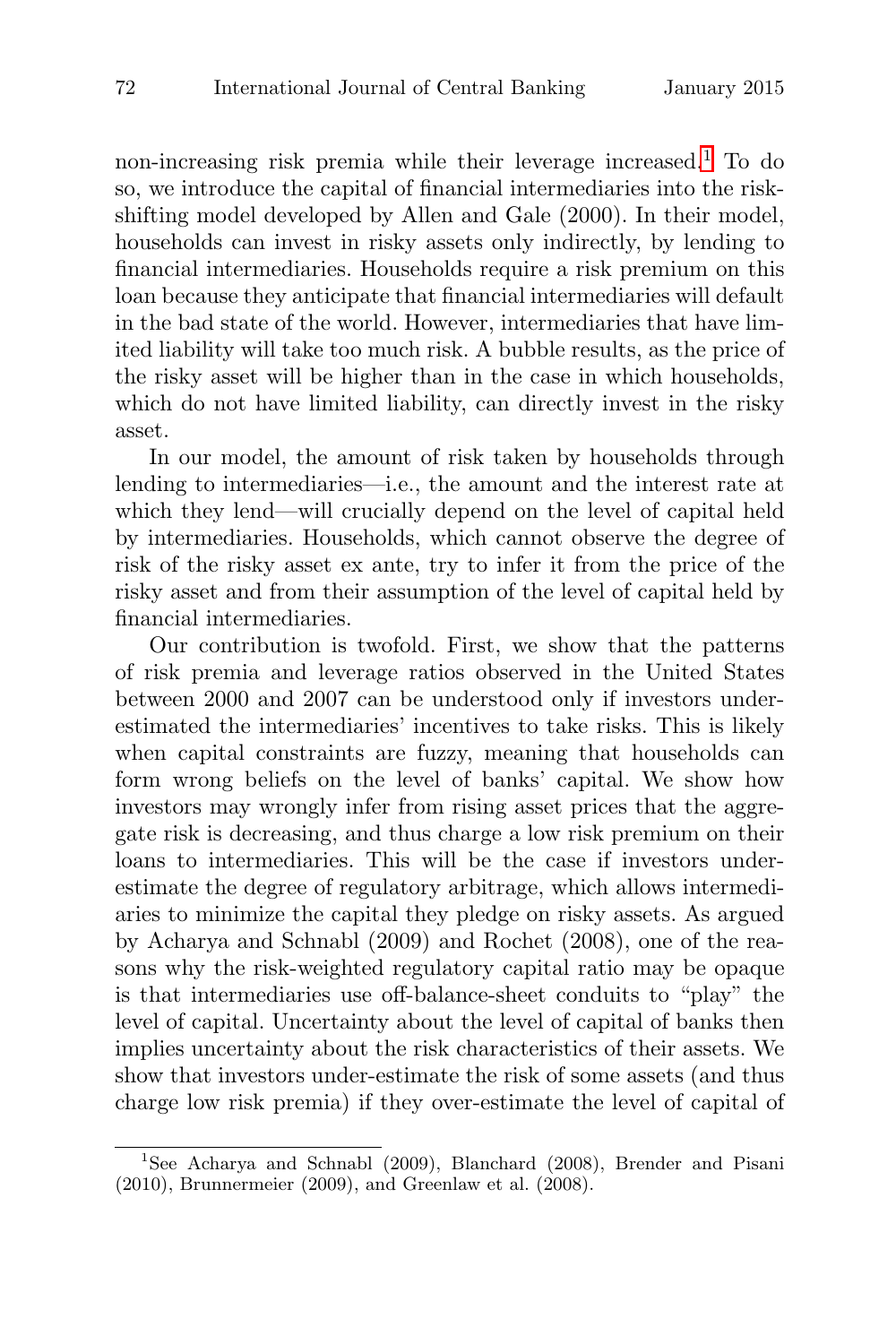intermediaries. This model can therefore show why risk premia did not increase before the crisis, which is one of the most puzzling stylized facts of this period. In addition, the mechanism we formalize might be relevant for other periods of major financial innovation or deregulation, when risk-weighted capital positions are likely to be opaque.

Second, the model points to a risk-taking channel for the impact of low real interest rates: the misperception of risk is greater at lower levels of interest rates. This is because the impact of the interest rate on asset prices is larger when the leverage of financial intermediaries is high. This implies that changes in the level of capital have a larger impact on the price of risky assets and, in turn, on the perception of risk by investors at lower levels of interest rates.<sup>2</sup> We discuss in this paper how this channel may translate into a risk-taking channel of monetary policy.

#### 1.1 Related Literature

This article focuses on the link between the leverage of financial intermediaries, asset prices, and interest rates. It draws on the results of Adrian and Shin (2010) and Geanakoplos (2009), who have highlighted the impact of financial intermediaries' leverage on asset prices. It also provides a theoretical underpinning for the empirical results of Adrian and Shin (2010), Altunbas, Gambacorta, and Marques-Ibanez (2010), Ciccarelli, Maddaloni, and Peydró (2010), Ioanidou, Ongena, and Peydró (2008), Maddaloni, Peydró, and Scopel (2008), and Shin (2010), who showed that accommodative monetary policies leading to low real interest rates are associated with increased risk taking by banks. We hence provide a theory for what Adrian and Shin (2010) and Borio and Zhu (2009) call the "risk-taking" channel of monetary policy.

Among the literature on risk shifting, our paper relates first to the contribution of Allen and Gale (2000), where they showed how limited liability on the part of debt issuers leads to over-investment

<sup>&</sup>lt;sup>2</sup>In fact, the model we use is real, and the interest rate is also real, rather than nominal. We assume that monetary policy can affect, possibly only temporarily, the level of the real interest rate on the storage asset. Section 4 discusses the impact of monetary policy and the savings glut on the level of real and nominal interest rates in the run-up to the crisis.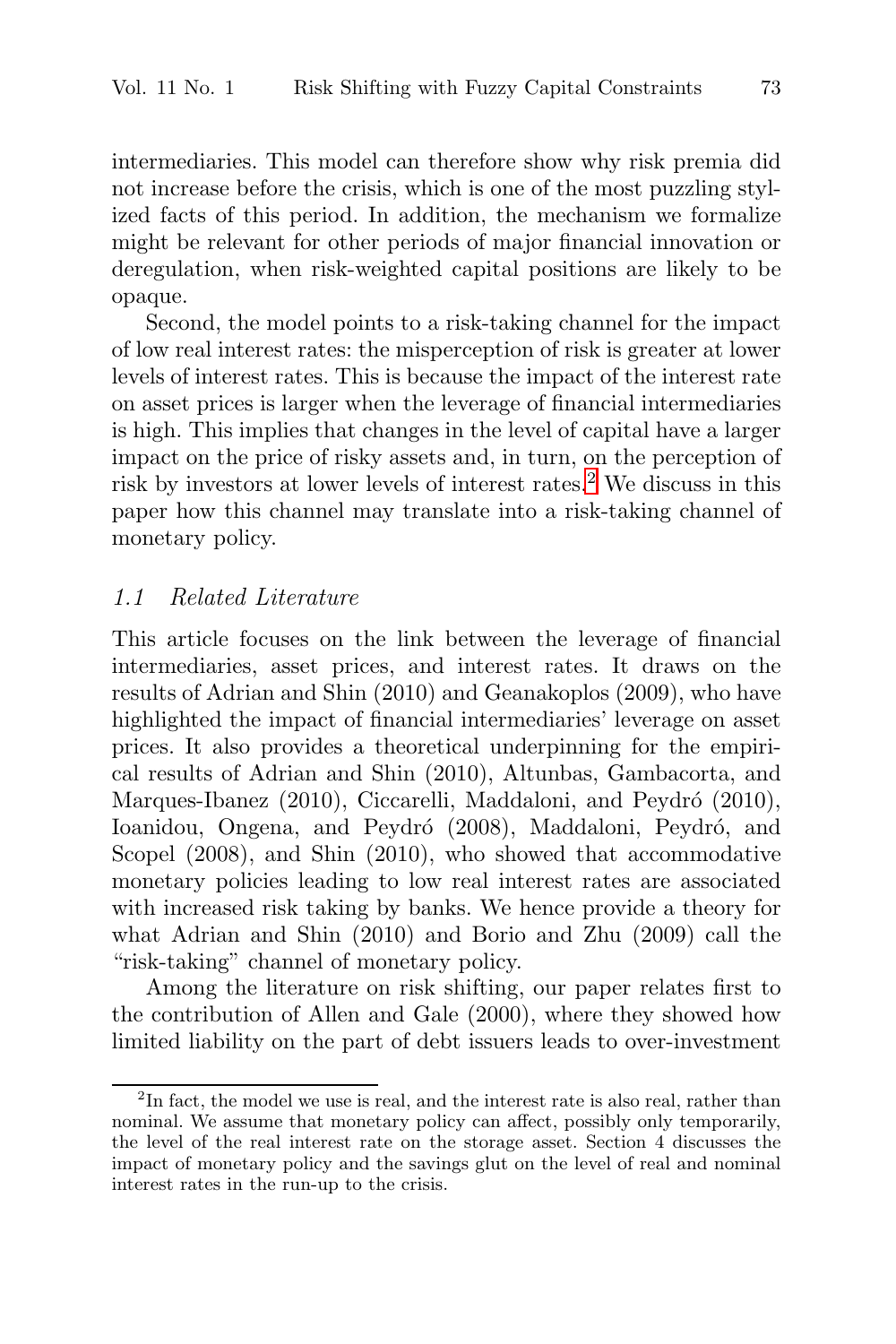in risky assets. Barlevy (2008) proved that risk shifting also implies bubbles within more general frameworks of financial intermediation (i.e., when the formation of financial contracts is endogenous). He also generalized risk shifting to a continuous-time dynamic framework. Challe and Ragot (2011) expand the risk-shifting model to the case in which the supply of loans is endogenous.<sup>3</sup>

Finally, two recent papers developed models on similar issues. Dell'Ariccia, Laeven, and Marquez (2010) developed another model of the risk-taking channel of monetary policy framed in a moral hazard setup for banks' capital. Challe, Mojon, and Ragot (2012) show that the proportion of banks that prefer a risky investment portfolio over a diversified, less risky, one decreases with the level of interest rates.

The paper proceeds as follows. Section 2 documents the stylized facts about the sub-prime crisis. Section 3 presents the model. Section 4 solves the model and shows in turn the implications of different assumptions on households' beliefs on risk-weighted capital. Section 5 discusses robustness of the main conclusions of the paper for alternative specifications of the model. Section 6 reports alternative explanations of low risk premia in the run-up to the crisis. Section 7 concludes.

### **2. Stylized Facts on the Period Preceding the Sub-Prime Crisis**

We underline three major stylized facts from the period that preceded the sub-prime crisis: the U.S. banking sector increased its exposure to credit risk and liquidity risk; the perceived riskiness of U.S. financial intermediaries did not increase; and the effective level of banks' capital was difficult to assess during the period.

<sup>3</sup>It is also important to underline the difference between the risk-shifting literature and the literature on endogenous credit constraints. The latter analyzes how asymmetric information introduces external finance premia and collateral constraints. This literature effectively accounts for the financial accelerator, either in the boom phase, when the rising price of collateral relaxes credit constraints (Kiyotaki and Moore 1997), or in the bust phase, when the collapse in asset prices tightens the credit constraints considerably (Holmstrom and Tirole 1997). However, these models face some difficulties in explaining why there are equilibria with too much credit and over-investment in the risky asset.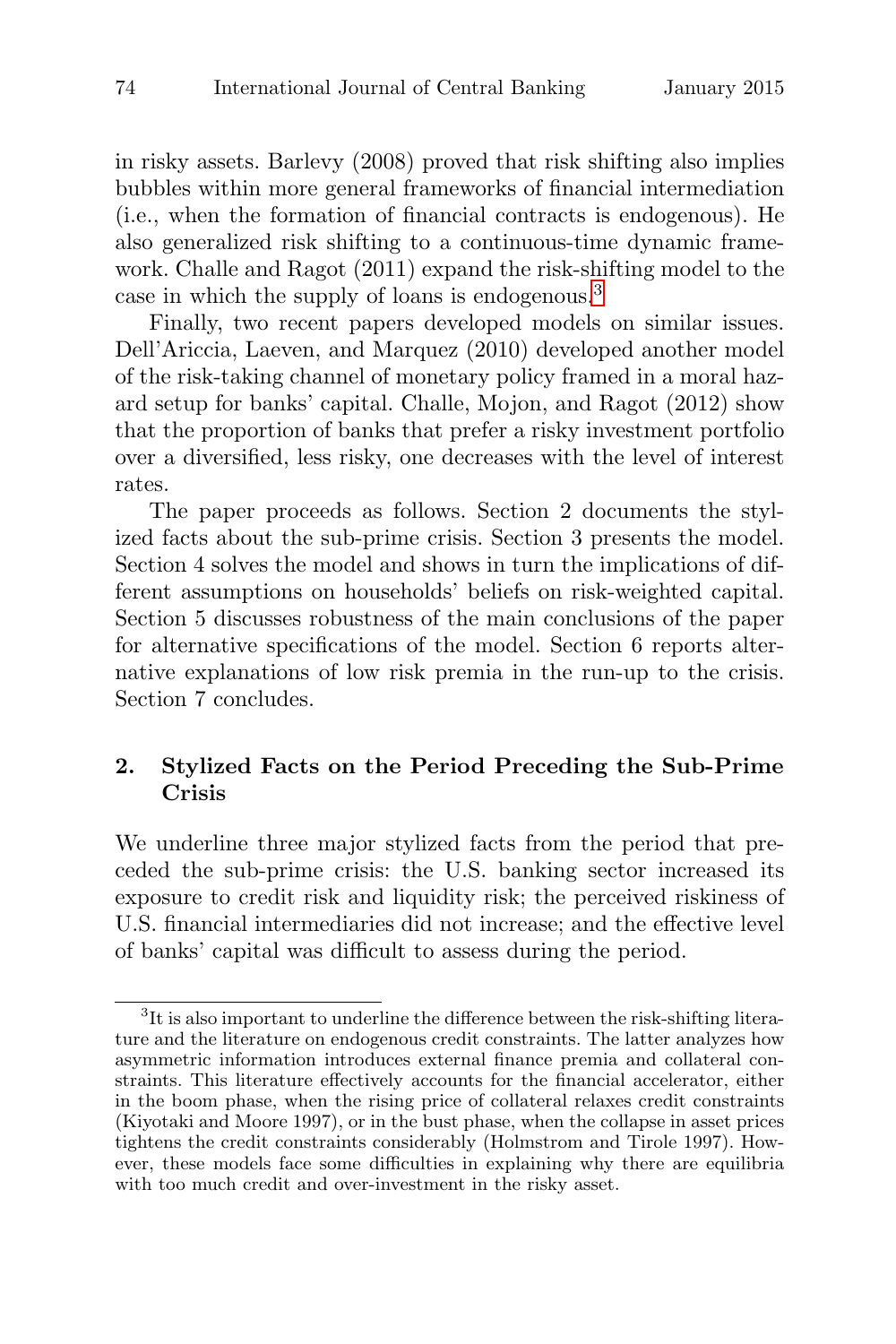#### 2.1 Risk Taking in the U.S. Banking Sector

There is now a consensus view that U.S. financial intermediaries increased their risk exposure during the decade leading up to the crisis. This took the form of an expansion of balance sheets and increased leverage on the part of U.S. investment banks. For instance, the Security and Exchange Commission (SEC) reports that, between 2003 and 2007, the mean leverage ratio (defined as the ratio between overall debt and bank's equity) of the five major investment banks $4$  jumped from 22 to 30. Among these five investment banks, only one survived the crisis as a stand-alone institution.

This expansion in the size of banks' balance sheets was accompanied by an increase in "off-balance-sheet leverage," as documented in Acharya and Schnabl (2009). This allowed financial intermediaries to generate higher profits without additional capital, in spite of increased potential future losses: in ex ante terms, the unit of risk borne by each dollar of the U.S. banking system's equity increased markedly.

## 2.2 The Perceived Riskiness of Financial Intermediaries Was Stable

U.S. banks, however, benefited from very low risk premia paid on their debt. The spread between bonds of U.S. financial companies and government bonds (figure 1) shows that the premia paid on banks' default risk did not increase from 2000 to mid-2007. The price of credit risk for banks even declined somewhat between 2002 and 2007.

The change in banks' expected default frequencies (EDFs) is another indicator of the ease with which banks accessed market funding between 2002 and 2007. Banks' EDFs decreased worldwide between 2002 and 2007 (see figure 2), suggesting that market investors either assigned lower probabilities to defaults in the banking sector or required lower risk premia to invest in banks' debt instruments. The same observation that credit risk for banks

<sup>4</sup>Lehman Brothers, Bear Stern, Merrill Lynch, Goldman Sachs, and Morgan Stanley.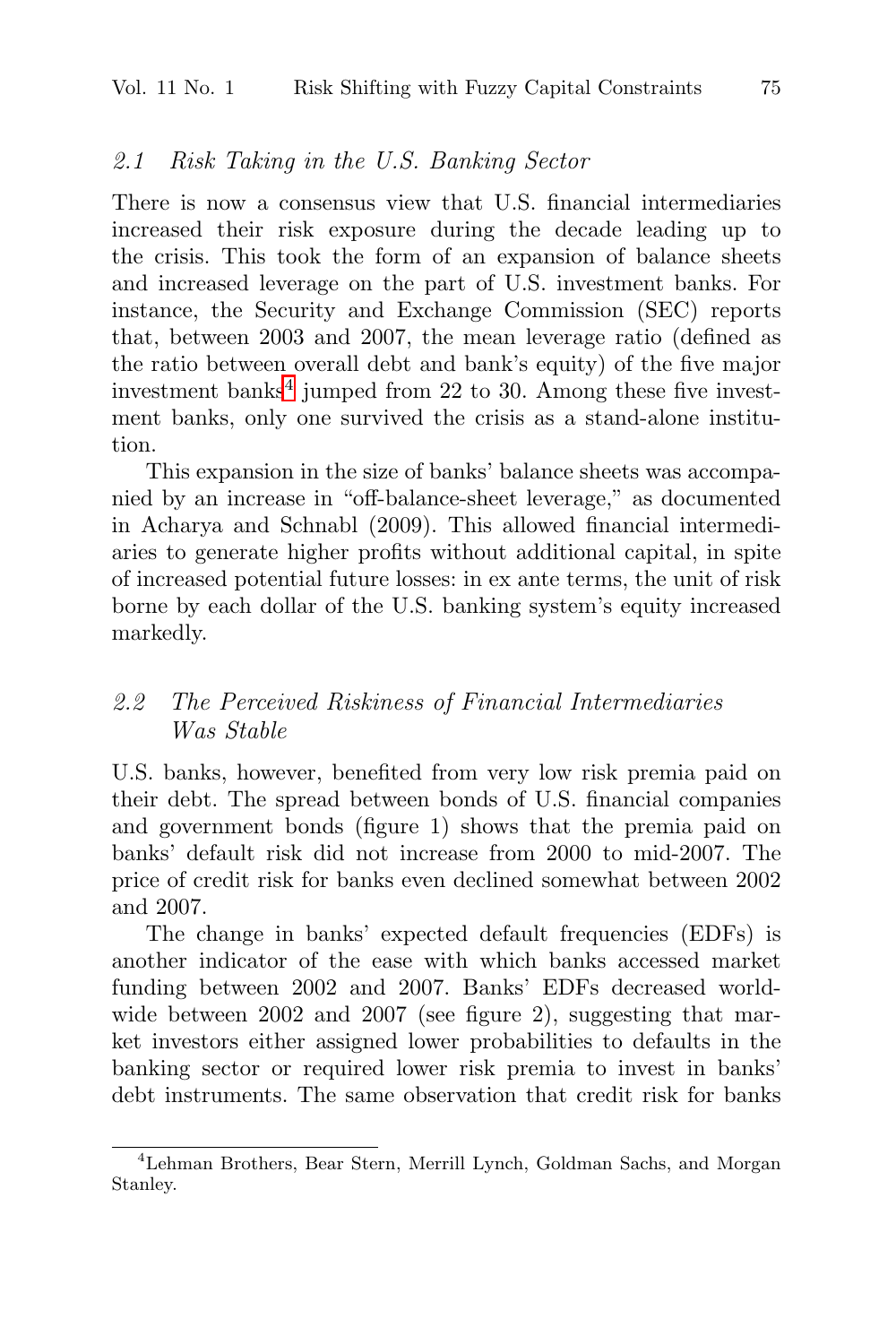## **Figure 1. Spread between Ten-Year U.S. T-Bonds and Ten-Year Bonds of U.S. AAA Financial Companies**



**Source:** Bloomberg.

was perceived to be negligible can be made by comparing CDS contracts on U.S. banks intermediaries and on issuers in others economic sectors.<sup>5</sup>

To sum up, we observe that, during the years leading up to the crisis, the U.S. banking sector experienced very favorable funding conditions and faced very low risk premia on its debt, while at the same time increasing its leverage (for investment banks) or, more generally, its exposure to credit risk and liquidity risk via off-balancesheet vehicles. We also note that the increase in banks' assets was concentrated among assets that require very low capital funding. These products, considered to be quite safe by regulatory standards, were however at the root of significant losses for banks after the beginning of the financial crisis.

<sup>5</sup>This is also particularly striking when comparing banks and non-financial corporate credit spreads in the euro area between 2000 and 2007 (Gilchrist and Mojon 2014).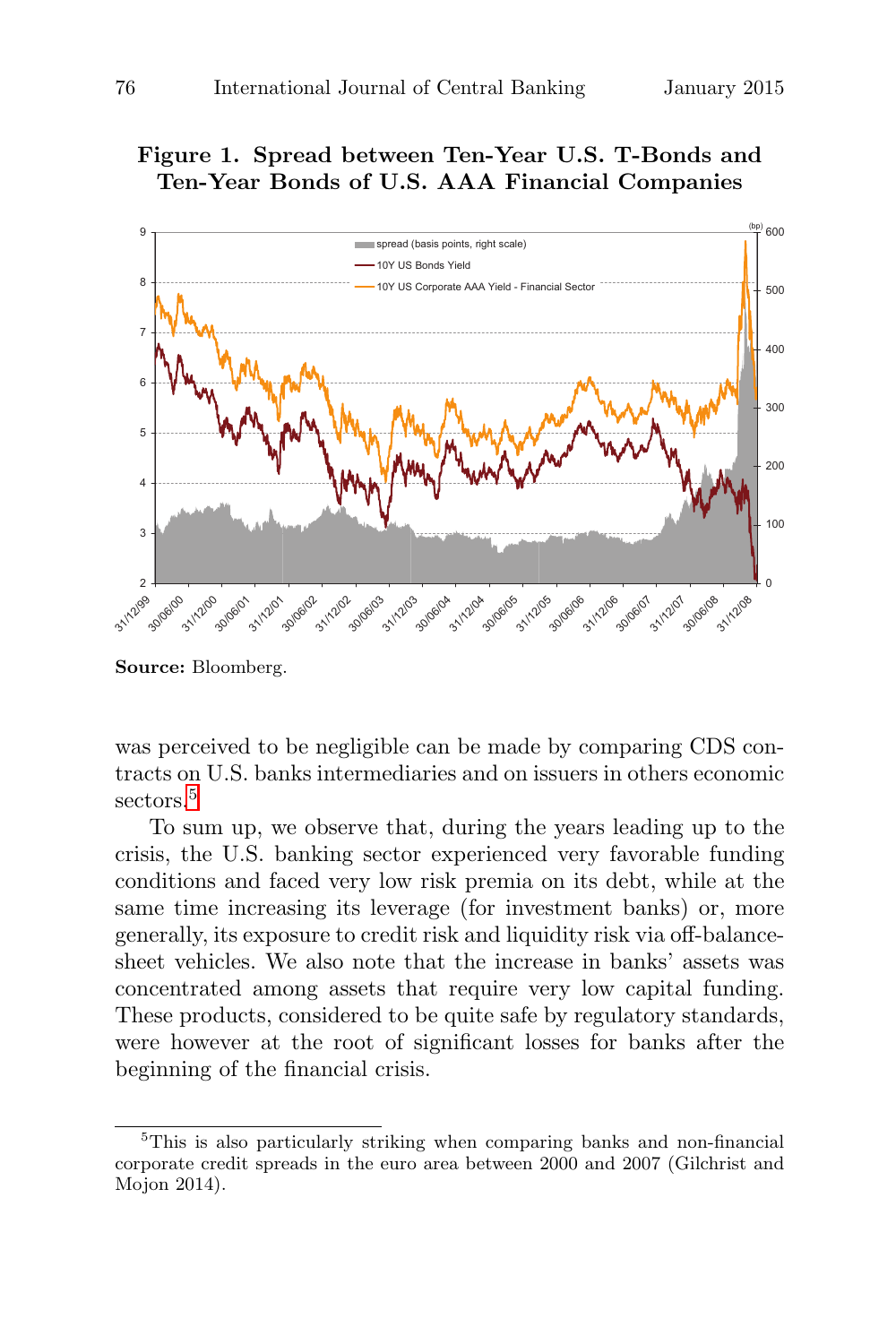## **Figure 2. Expected Default Frequency of Banks, Over a One-Year Horizon (averages by country and groups of countries)**



**Source:** Moody's KMV, from Altunbas, Gambacorta, and Marques-Ibanez (2010).

#### 2.3 Changes in Capital Requirements

Several factors explain why capital requirements and capital norms were weak during this period. Most of all, one of the very purposes of Basel II was to authorize banks to reduce their capital base through the use of internal risk models. Blundell-Wignall and Atkinson (2008) and Rochet (2008) highlight the difficulty for outsiders to obtain extensive information on the level of risk borne by financial intermediaries. Such complexity must have led financial intermediaries to minimize risk per unit of risk in line with the vested interest of the industry. Finally, the accounting rules concerning the consolidation of off-balance-sheet entities were singled out by the Financial Stability Forum (2008) for creating "a belief that risk did not lie with arrangers and led market participants to underestimate firms' risk exposures."<sup>6</sup>

 ${}^{6}$ This issue is actually on the agenda of the G20, and similar concerns about off-balance-sheet vehicles have been brought up by academics (see Acharya and Schnabl 2009), official regulators, and central bankers (see, for instance, speeches of Christian Noyer and Ben Bernanke in 2008).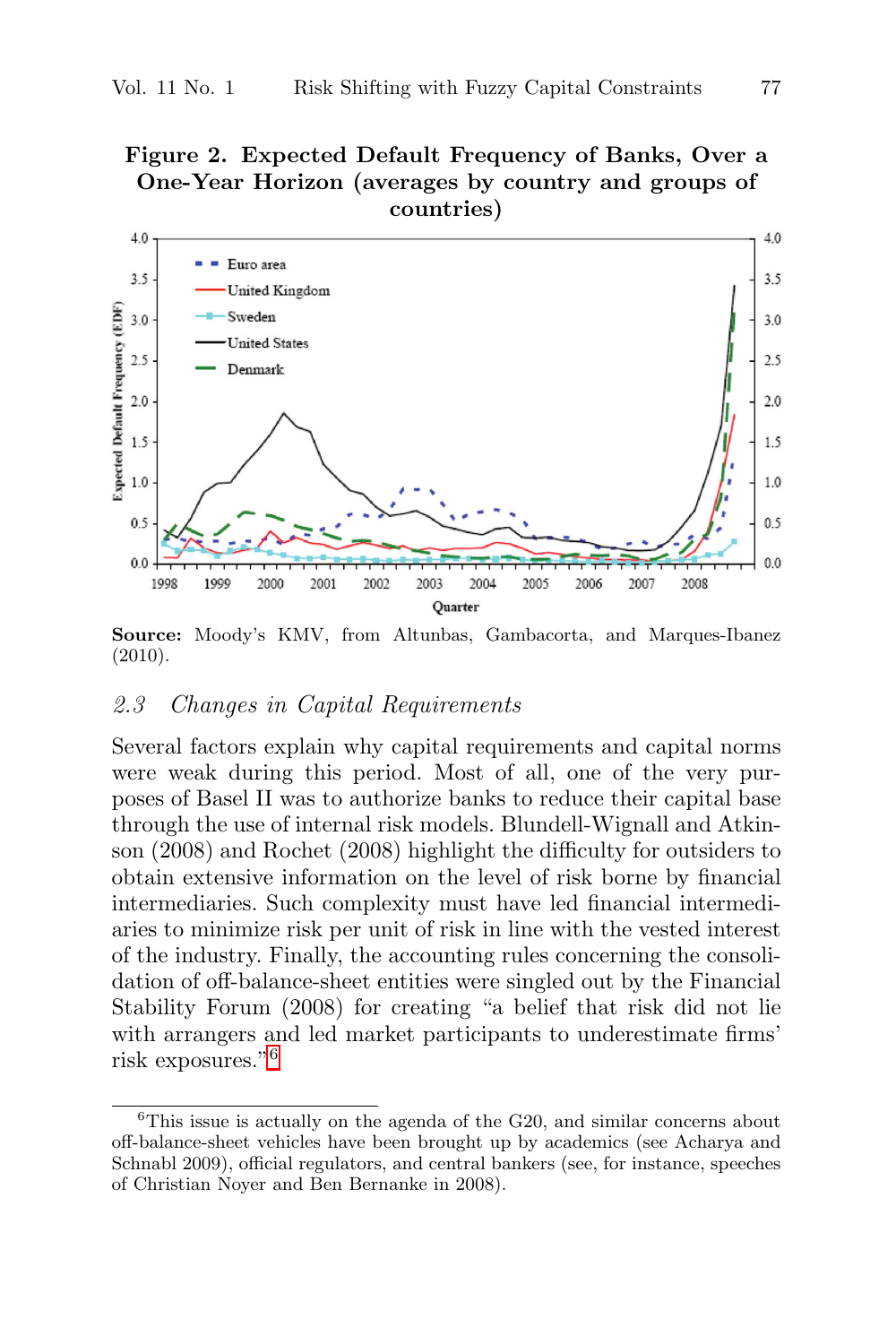#### **3. The Model**

There are two dates  $t = 1, 2$ . The economy comprises four types of agents: households, financial intermediaries, entrepreneurs, and initial sellers. We first describe the assets available to these agents and then their investment decision.

#### 3.1 Assets

Agents make their investment choices at date 1 and get asset returns at date 2. Four financial assets are available in the economy:

- (i) A storage asset F, which has a constant return  $\tau$ . This asset is available in infinite supply.
- (ii) A safe asset whose supply  $X<sub>S</sub>$  is variable, and whose return is  $r<sub>S</sub>$ . The safe asset will be issued by entrepreneurs who have access to an iso-elastic production function  $f(.) =$  $X^{1-\eta}/(1-\eta)$ ,  $\eta < 1$ .
- (iii) A risky asset in fixed supply  $X_R$ , whose return is  $R^*$ .  $R^*$  equals R with probability  $\pi$  and 0 with probability  $(1 - \pi)$ , which is the level of "economic risk" in the model. The price of the risky asset in period 1 is denoted as P. The assumption of fixed supply simplifies the model and is considered to be the benchmark case. It is relaxed in section 5.1, as a robustness check.

Moreover, we make the following technical assumption, which relates the concavity of the production function  $\eta$  and the extent of economic risk  $1 - \pi$ :

$$
\eta > \frac{1-\pi}{\pi}.\tag{1}
$$

This assumption, which ensures the uniqueness of the equilibrium, is satisfied for reasonable values of the parameters.<sup>7</sup>

<sup>&</sup>lt;sup>7</sup>In equilibrium we will obtain  $f'(X_S) = r_S$  or  $X_S = r_S^{-\frac{1}{\eta}}$ . If  $\eta$  is too small, the volume (and the share) of safe assets held by financial intermediaries is quite sensitive to interest rates. Both the riskiness and the ex ante return of the entire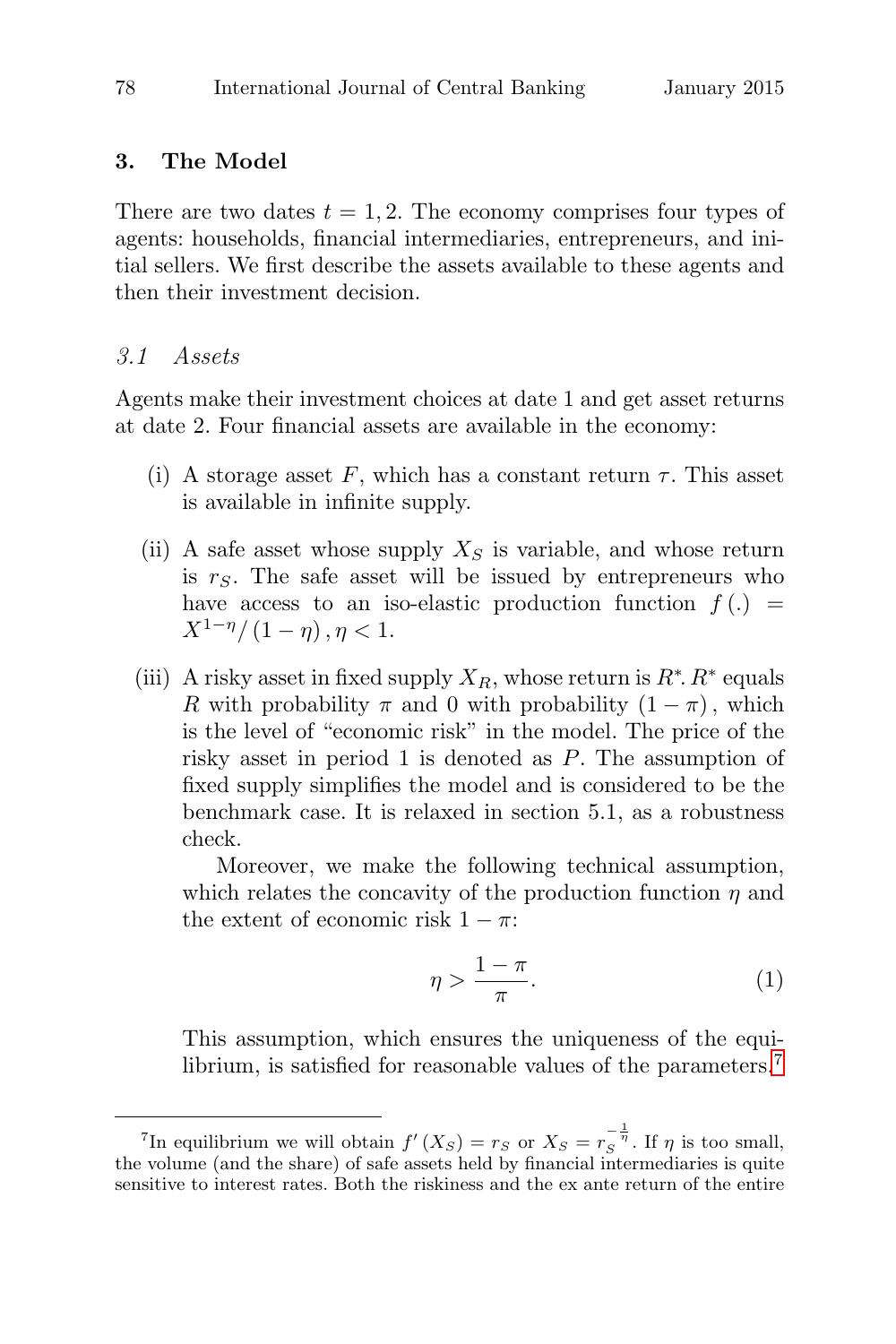(iv) Debt B issued by financial intermediaries and acquired by households.

Financial assets in this economy can be interpreted in the following way:

- The storage asset may, for example, include deposit facilities at the central bank or cash. Indeed, it allows agents to invest without limit at a low and constant rate. In what follows, we will use the return on the storage asset as a proxy for the interest rate set by the monetary policy authority.
- The safe asset represents investment-grade bonds. It can be interpreted as a loan to the "real" sector in order to finance investment or production.
- Finally, the risky asset encompasses all types of investments whose expected returns are higher than the return on the safe asset. It can be either real estate mortgages, junk bonds, or stocks.

#### 3.2 Agents

#### 3.2.1 Financial Intermediaries

There is a unit mass of financial intermediaries (which we also designate as "banks") that are risk neutral and receive an endowment  $W<sup>f</sup>$  at the beginning of date 1. Agents maximize their consumption over the two periods with a discount factor  $\beta$ , such that

$$
\beta < 1/\tau. \tag{2}
$$

This assumption implies that the intermediaries are comparatively impatient that they want to borrow in period 1. In addition, they enjoy a private benefit  $U$  from being intermediaries. This benefit guarantees that these agents agree to operate as intermediaries rather than consuming all their endowment in period 1. They thus seek to maximize  $c_1^f + \beta E \left[ c_2^f \right]$  $\binom{f}{2} + U$ , where  $c_1^f$  and  $c_2^f$  are the period 1

portfolio could decrease when  $r<sub>S</sub>$  decreases. It implies that the ex ante return on the whole portfolio could increase when  $r_S$  decreases, which would generate multiple equilibria. (1) is a sufficient condition relating the curvature  $\eta$  and the risk  $\pi$  to ensure that it is not the case.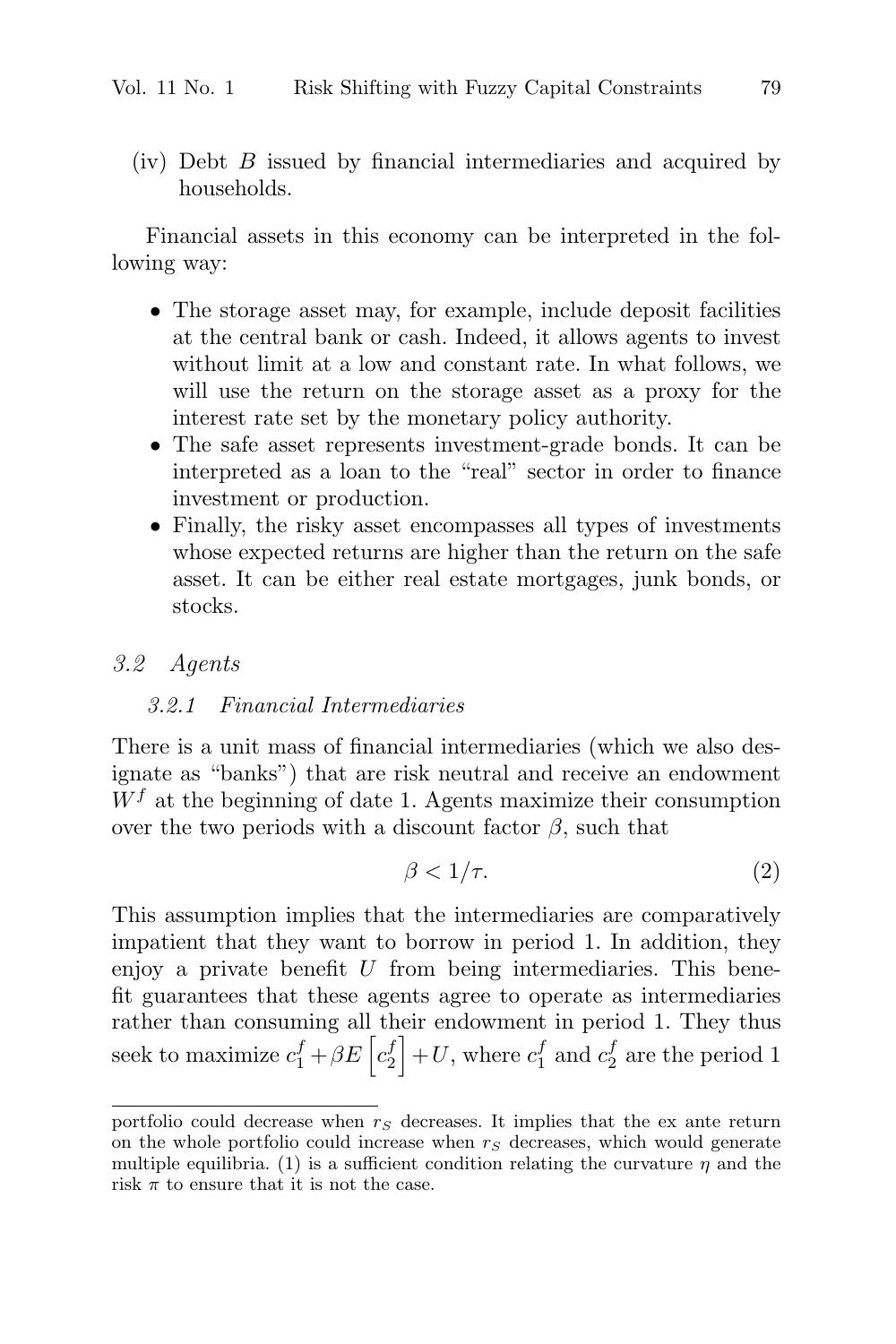and period 2 consumption levels. Financial markets open in period 1 after goods markets. This implies that financial intermediaries can bring to financial markets as equity only  $K$  of their wealth that is not consumed in period 1:

$$
c_1^f \le W^f - K. \tag{3}
$$

Financial intermediaries can invest in all existing assets. They do not invest in the storage asset, because they have access to the safe asset, which yields a higher return. Thus, their balance sheet is composed of a risky asset,  $PX_R$ , and a safe asset,  $X_S$ , on the asset side, whereas their liabilities are either equity,  $K$ , or debt,  $B$ . The amount  $K$  stands for the fraction of resources invested by the intermediaries themselves in their business. The resource constraint of financial intermediaries is

$$
PX_R + X_S = B + K.\t\t(4)
$$

We assume that financial intermediaries are subject to a norm of "risk coverage" or "risk-weighted capital requirements" by either financial regulation or market discipline.<sup>8</sup> They have to invest from their endowment at least  $\Delta$  per unit of risky asset:

$$
K \ge \Delta PX_R. \tag{5}
$$

Following Allen and Gale (2000), we assume that financial intermediaries raise some funds using debt contracts, and that households, who lend to them, are not able to fully observe the investment decisions of financial intermediaries. Hence they will demand the same interest rate  $r$  irrespective of the size of the loan they grant to the financial intermediary.

Financial intermediaries can default on their debt. Default occurs when the intermediary's wealth is negative in period 2. Their secondperiod consumption  $c_2^f$  is thus

$$
c_2^f \le \max\{R^*X_R + r_SX_S - rB, 0\}.\tag{6}
$$

<sup>8</sup>Indeed, the level of capital requirements need not exclusively be the one set by regulators. It can also be the market norm on the acceptable level of capital for a given level of risk taking.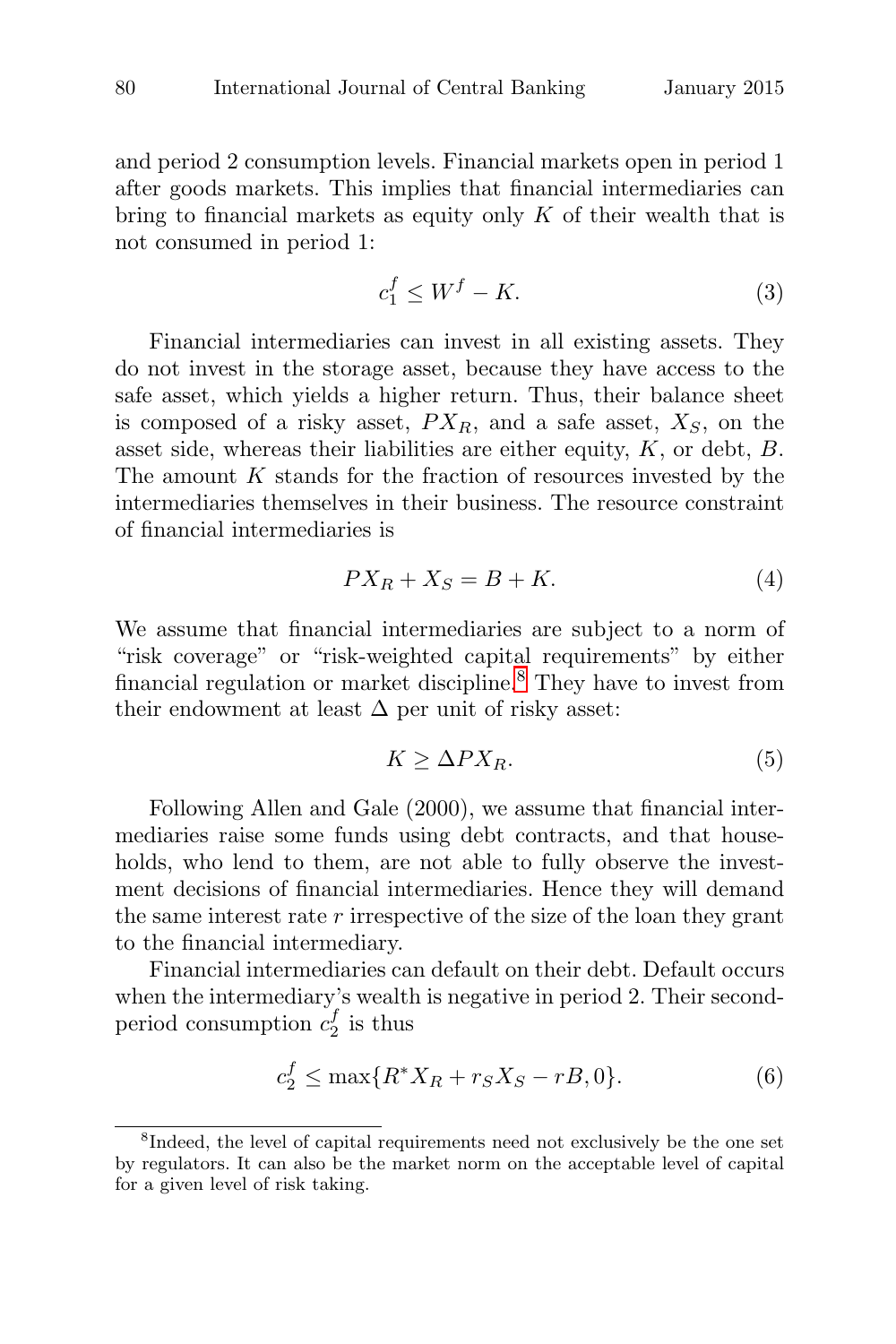They therefore choose their debt level  $B$ , the equity  $K$ , the composition of their portfolio  $(X_S, X_R)$ , and their consumption profile  $c_1^f$ 1 and  $c_2^f$  to solve the following program:

$$
\max_{K,B,X_R,X_S,c_1^f,c_2^f} c_1^f + \beta E\left[c_2^f\right] + U
$$

subject to the conditions  $(4)$ – $(6)$ .

#### 3.2.2 Households

There is a unit mass of households who are risk neutral and who are uniformly distributed on the  $[0, 1]$  interval. Each household j receives an endowment  $W_j^H$  at the beginning of date 1. To simplify the algebra, and without any loss of generality, households maximize their date 2 consumption only.

As in Allen and Gale (2000), we introduce the following form of market segmentation. Households cannot invest directly in the risky asset or in the safe asset, and they can only either invest in the storage asset or lend to financial intermediaries an amount B at the interest rate r. This assumption captures the advanced skills and accumulated rents (asset-management abilities, private information, and so on) needed to trade sophisticated financial products.

Households do not know the level of risk in the economy, summarized by  $\pi$ . Moreover, they cannot observe the composition of the liabilities of financial intermediaries,  $K$  and  $B$ . This assumption reflects the inability of each household to observe the extent of the total indebtedness of financial intermediaries. As argued above, the rationale for this assumption is the complexity of their liability structure due to off-balance-sheet liabilities. Technically, households know their portfolio, but they do not observe the portfolio of other households and we do not restrict our analysis to symmetric equilibria.

The key assumption of our model is that households do not know the true value of capital requirement  $\Delta$ , but their belief  $\Delta^H$ may differ from  $\Delta$ . This assumption is meant to reflect that households, investors, or even rating agencies have a hard time assessing the degree of risk effectively borne by financial intermediaries. This opaqueness can be due to regulatory arbitrage or financial innovations. In brief, the information set of households comprises prices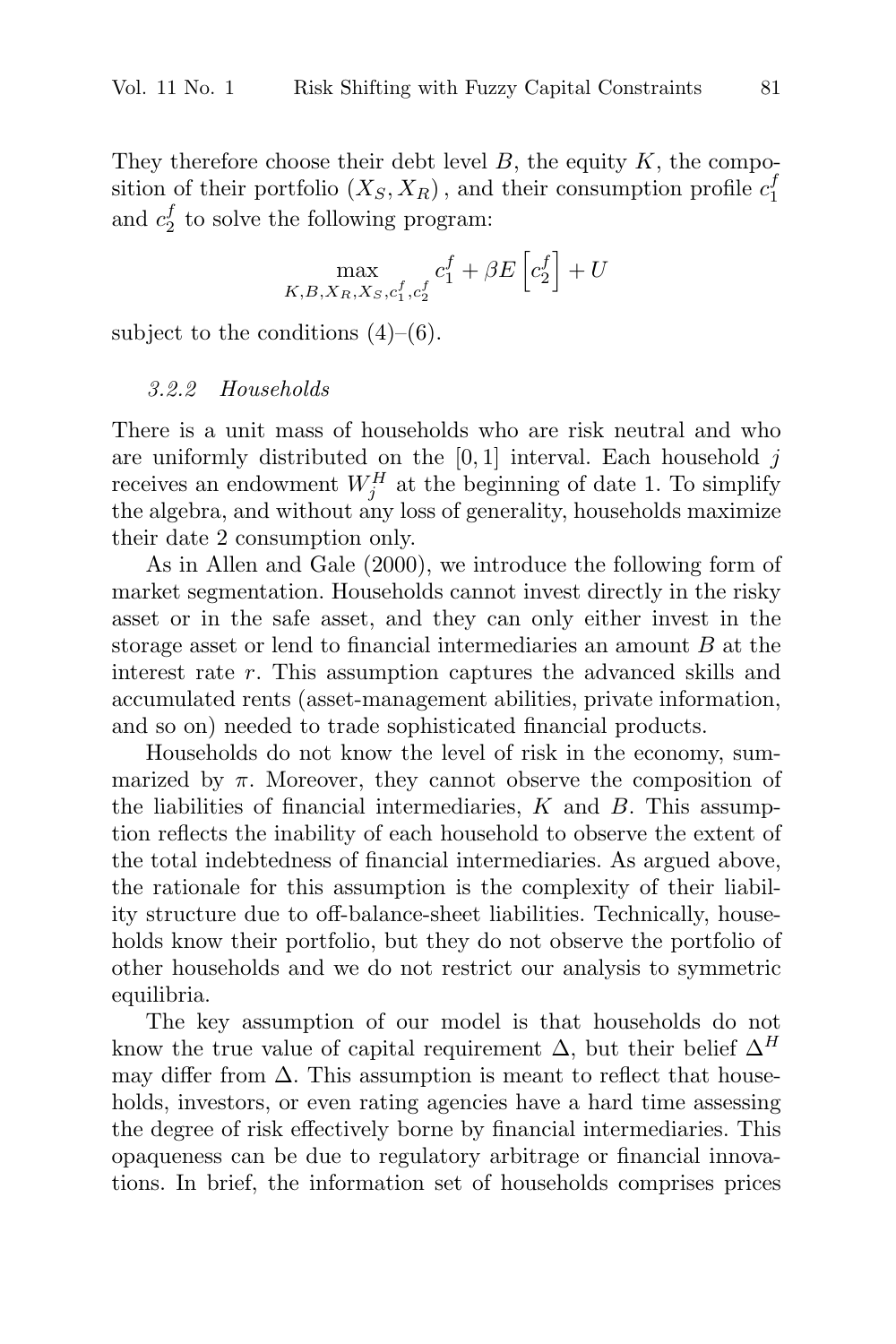and both risky and safe assets held by financial intermediaries  $(X_R)$ and  $X<sub>S</sub>$ ). However, households cannot observe the composition of banks' liabilities  $(K \text{ and } B)$ .

Each household j chooses the composition of its financial portfolio in order to maximize its consumption:

$$
\max_{F_j, B_j^H, c_j^H} \beta E\left[c_j^H\right] \tag{7}
$$

$$
F_j + B_j^H \le W_j^H \text{ (at date 1)}
$$
 (8)

$$
c_j^H \le \rho B_j^H + \tau F_j \text{ (at date 2)},\tag{9}
$$

where  $E[\cdot]$  is the expectation operator and  $\beta$  is the discount factor. The expectations are formed on  $R^*$  for a given value  $\Delta^H$ . In the budget constraints,  $F_i$  is the amount invested in the storage asset, and  $B_j^H$  is the amount lent to intermediaries. We further denote  $B^H = \int_j B_j^H dj$ ,  $F = \int_j F_j dj$ ,  $W^H = \int_j W_j^H dj$ , and  $c = \int_j c_j^H dj$  the aggregate amount of loans to intermediaries, the aggregate investment in the storage asset, the aggregate households endowment, and the aggregate households consumption, respectively. The stochastic interest rate  $\rho$  that all households receive ex post on their loans to financial intermediaries is uncertain and depends on the probability of default of intermediaries. Intermediaries default in the bad state of the world, in which the return on the risky asset is 0, because their debt burden will be greater than their portfolio invested in the safe asset. In the event of default, households receive the residual value of the portfolio of financial intermediaries  $r_S X_S$ , so that  $\rho$  in case of default is  $r_S X_S/B$ . When intermediaries do not default, households get the return  $r$ .

$$
\rho = \begin{cases} r \text{ if no default, with probability } \pi \\ \frac{r_S X_S}{B} \text{ if default, with probability } (1 - \pi) \end{cases}
$$

#### 3.2.3 Entrepreneurs and Initial Sellers

There is a unit mass of entrepreneurs who maximize period 2 consumption, denoted as  $c^e$ . They have no wealth and they need to borrow in period 1 to produce in period 2. Their production function is  $f(X) = X^{1-\eta}/(1-\eta)$ . They borrow an amount denoted as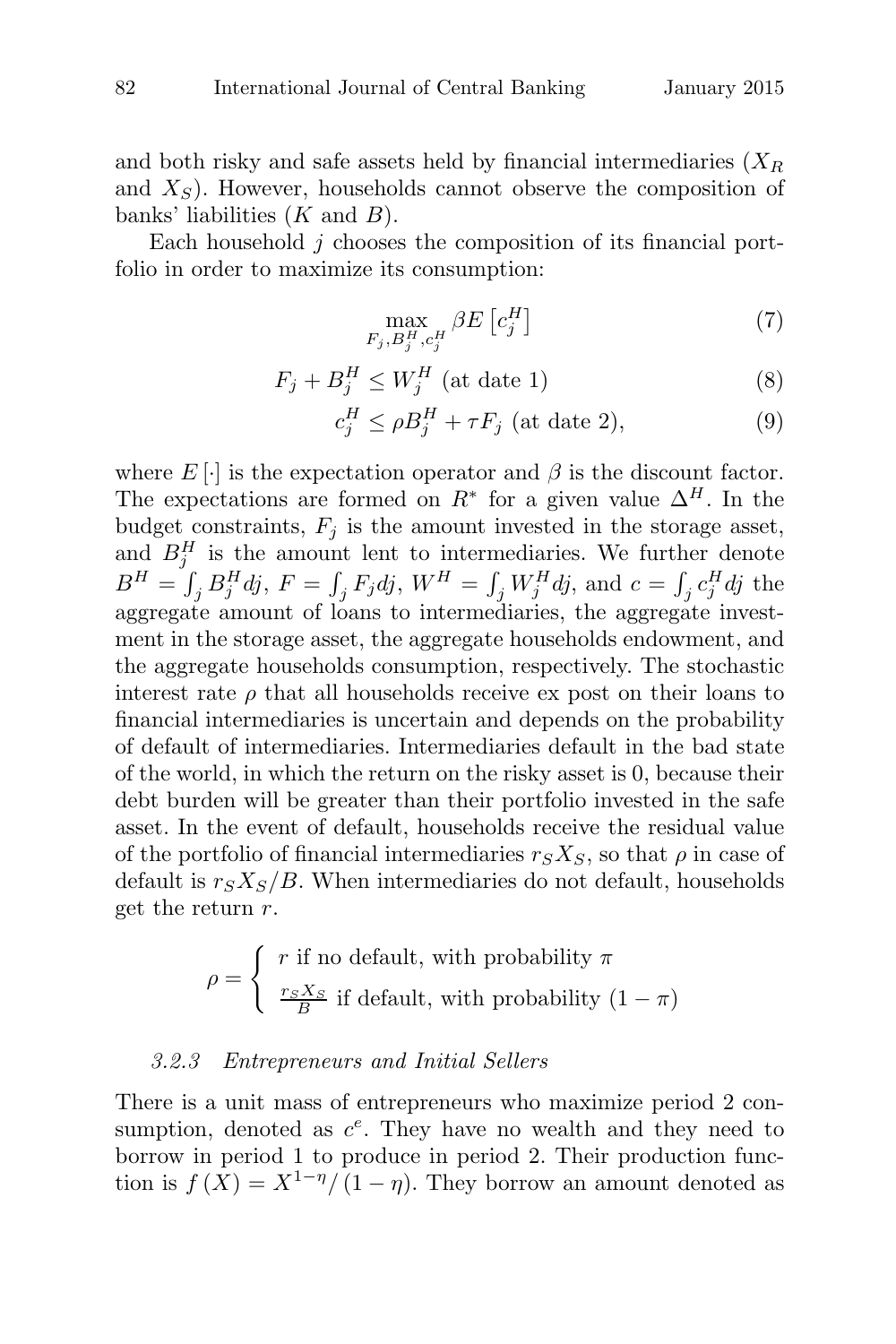$X_S^e$  from financial intermediaries at a rate  $r_S$ , to maximize their period 2 consumption  $c^e = f(X_S^e) - r_S X_S^e$ . This maximization over  $X_S^e$  yields the simple relationship

$$
r_s = f'(X_S^e). \tag{10}
$$

Initial sellers are agents who sell risky assets to intermediaries at period 1, consume, and leave the economy. These agents are only introduced as a simple way of creating a supply of the risky asset, and thus an observable asset price, at the beginning of period 1. Initial sellers have no choices to make and simply consume in period 1 the amount obtained from the sale of the risky asset:

$$
c^i = PX_R.
$$

In the benchmark model, the quantity of the risky asset is fixed and equal to 1. We relax this assumption below.

#### 3.2.4 Equilibrium

For given parameters, and a given value of households' belief  $\Delta^H$ , an equilibrium of this economy is a set of prices  $r, r<sub>S</sub>, P$  and quantities  $F_j$ ,  $B_j^H$ ,  $c_j^H$ ,  $K, B, c_1^f$ ,  $c_2^f$ ,  $X_S$ ,  $X_R$ ,  $X_S^e$ , and a risk assessment by households  $\pi^H$ , such that (i) quantities solve the program of all agents at given prices and given households' belief  $\Delta^H$ , and (ii) markets clear  $X_R = 1$ ,  $X_S = X_S^e$  and  $B = B^H$ .

### 3.3 Pareto-Efficient Equilibria

We first derive the set of Pareto-efficient allocations. In order to do this, we maximize a general welfare function, which weights the utility of the four types of agents. This can be written, with obvious notations for the Pareto weights, as follows:

$$
W = \omega^H \beta E \left[ c^H \right] + \omega^f \left( c_1^f + \beta E \left[ c_2^f \right] \right) + \omega^i c^i + \omega^e \beta c^e \qquad (11)
$$
  
with  $\omega^H, \omega^f, \omega^i, \omega^e > 0$  and  $\omega^H + \omega^f + \omega^i + \omega^e = 1$ .

Expectations in the objective function are only taken with respect to the economic risk,  $R^* = R$  with probability  $\pi$  and  $R^* = 0$  with probability  $1 - \pi$ . The feasibility constraints are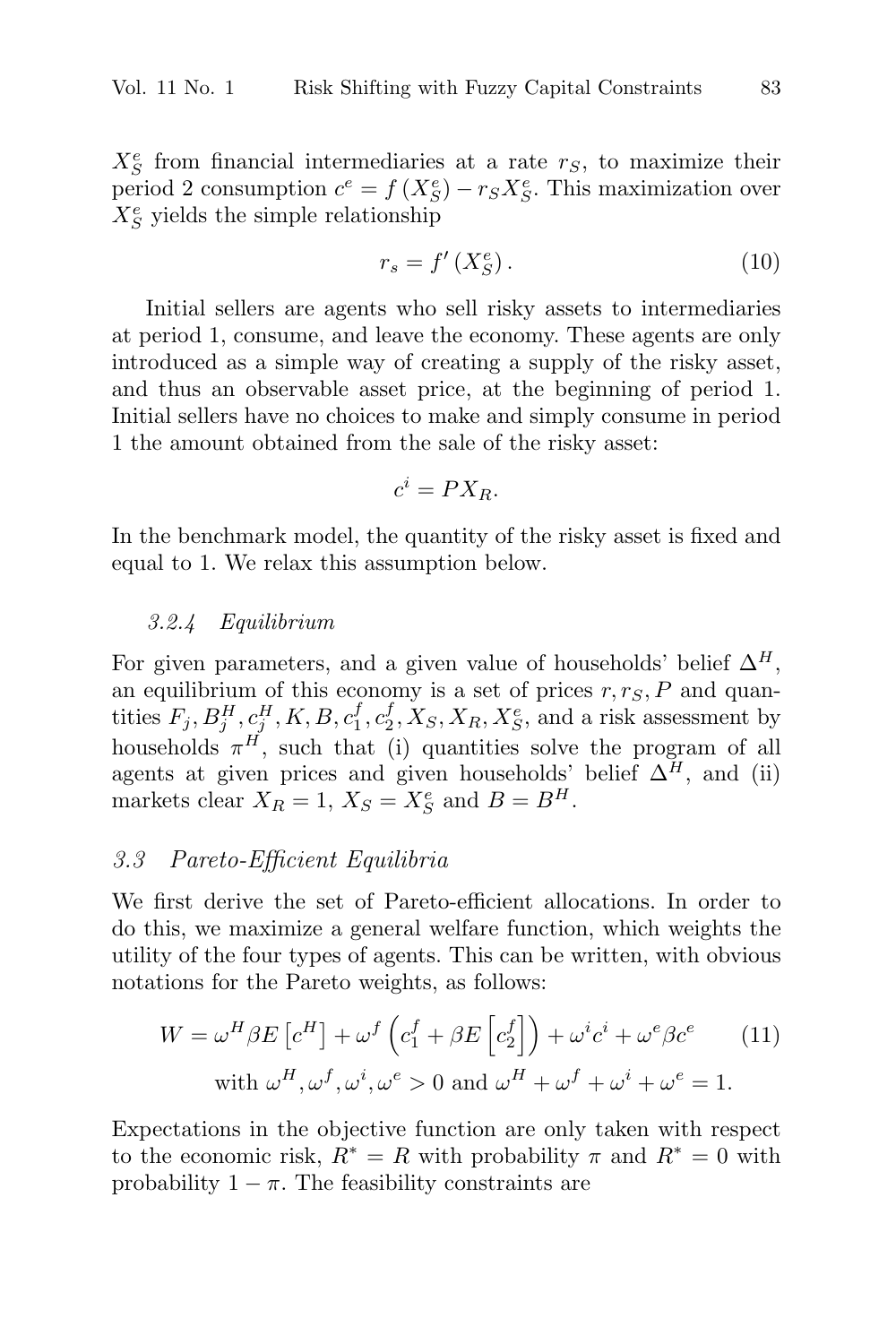$$
W^f + W^H = c_1^f + F + X_S + c^i \tag{12}
$$

$$
\tau F + f(X_S) + RX_R = c^H + c_2^f + c^e. \tag{13}
$$

As  $\tau$  < 1/ $\beta$ , forming the Lagrangian for the maximization of (11) subject to the constraints (12) and (13), one can check that the solution has the following properties:

$$
F = 0
$$
 and  $f'(X_S) = \frac{1}{\beta}$ .

The allocation of the central planner can be achieved in the decentralized economy if we remove any market segmentation and allow for lump-sum transfers. In this case, households can directly lend to entrepreneurs and buy the safe asset. In this equilibrium, the interest rate on the safe asset is  $1/\beta$  and the price of the risky asset is equal to its fundamental value  $P^* = \beta \pi R$ .

#### **4. Model Solution**

#### 4.1 Asset Prices and Households' Beliefs

In this section we derive the price of the risky asset by solving the program of financial intermediaries, and provide the intuitions for the main results of the paper.

We solve the program of financial intermediaries under two assumptions. The first is that the capital requirement constraint is always binding, hence  $K = \Delta P X_R$ . This case is, of course, the one of interest for this model. The capital norm is binding if financial intermediaries are sufficiently impatient, i.e.,

$$
\pi r < 1/\beta. \tag{14}
$$

This inequality stipulates that the expected cost of the debt  $\pi r$ (because the debt is repaid only outside the bad state, which occurs with probability  $\pi$ ) must not be too high. If the expected cost of the debt is too high, intermediaries would want to invest all of their wealth to decrease their expected debt burden, and the capital norm constraint would therefore not bind. As  $r$  is determined in equilibrium, we show below that the condition (14) is fulfilled for a wide range of parameter values.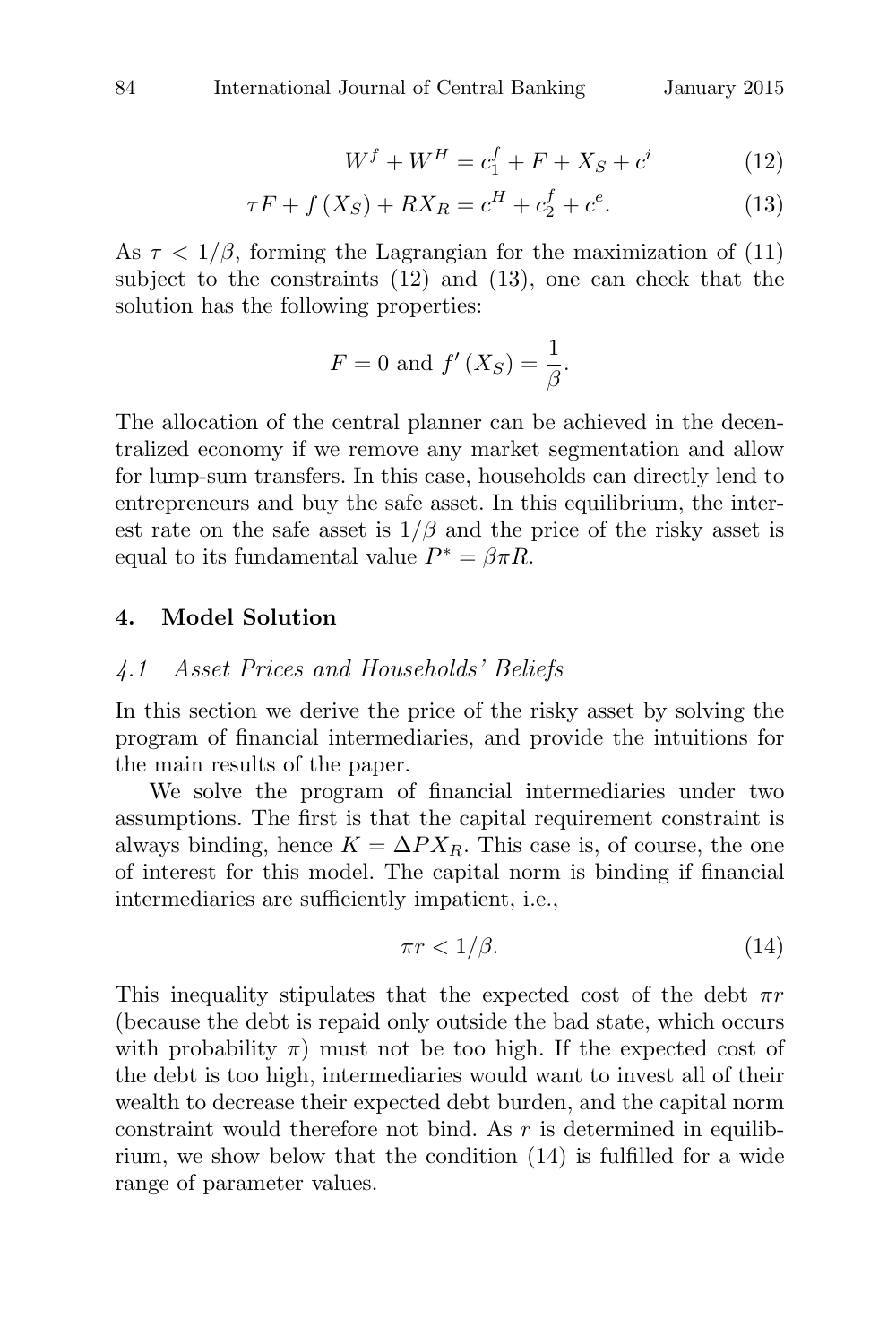The solution of the program of intermediaries yields the equilibrium price of the risky asset:

$$
P = \frac{\beta \pi R}{\Delta + \beta \pi r (1 - \Delta)}.
$$
 (15)

This asset price equilibrium is the main equation of the model. First note that when there is no capital requirement  $(\Delta = 0)$ , the price is simply  $P = R/r$ , which is the case studied by Allen and Gale  $(2000)$ <sup>9</sup> As intermediaries default in the bad state, their demand for the risky asset is always higher than under the first-best equilibrium. Indeed, since  $\pi r < 1/\beta$ , one finds  $P > P^*$ . Asset prices are thus too high. Second, when capital requirements increase, the price of the risky asset decreases. Taking r as given, increasing  $\Delta$  implies a cost in the form of additional foregone consumption in period 1, an effect that dominates the reduction in size of the loan that needs to be repaid with probability  $\pi$ .

Thus, in partial equilibrium, the price of the risky asset can increase for two reasons: either because  $\pi$  increases, which means that the expected return of the risky asset is higher, i.e., "fundamentals are better," or because  $\Delta$  decreases (the amount of ex ante risk shifting increases).

Maximization with respect to the demand for the safe asset  $X<sub>S</sub>$ implies that the funding cost of financial intermediaries is equal to the return on the safe asset, as in Allen and Gale (2000):  $r = r_s$ . This is necessary and sufficient in order to avoid infinite riskless profit opportunities on the part of financial intermediaries, while guaranteeing a positive demand in equilibrium.

The demand for the safe asset implies

$$
f'(X_S) = r_S = r \Longrightarrow X_S = [f'(r)]^{-1}.
$$
 (16)

<sup>&</sup>lt;sup>9</sup>In their model, Allen and Gale show how incomplete debt contracts limit debtors' losses in the bad state of the world (losses fall on lenders). In other words, debt contracts act as call options for borrowers. This implies that borrowers only focus on the good state of the world when deciding the composition of their portfolio: the share of the portfolio at risk is higher and the price of risky assets is inflated above its level in a world without segmentation or incomplete contracts.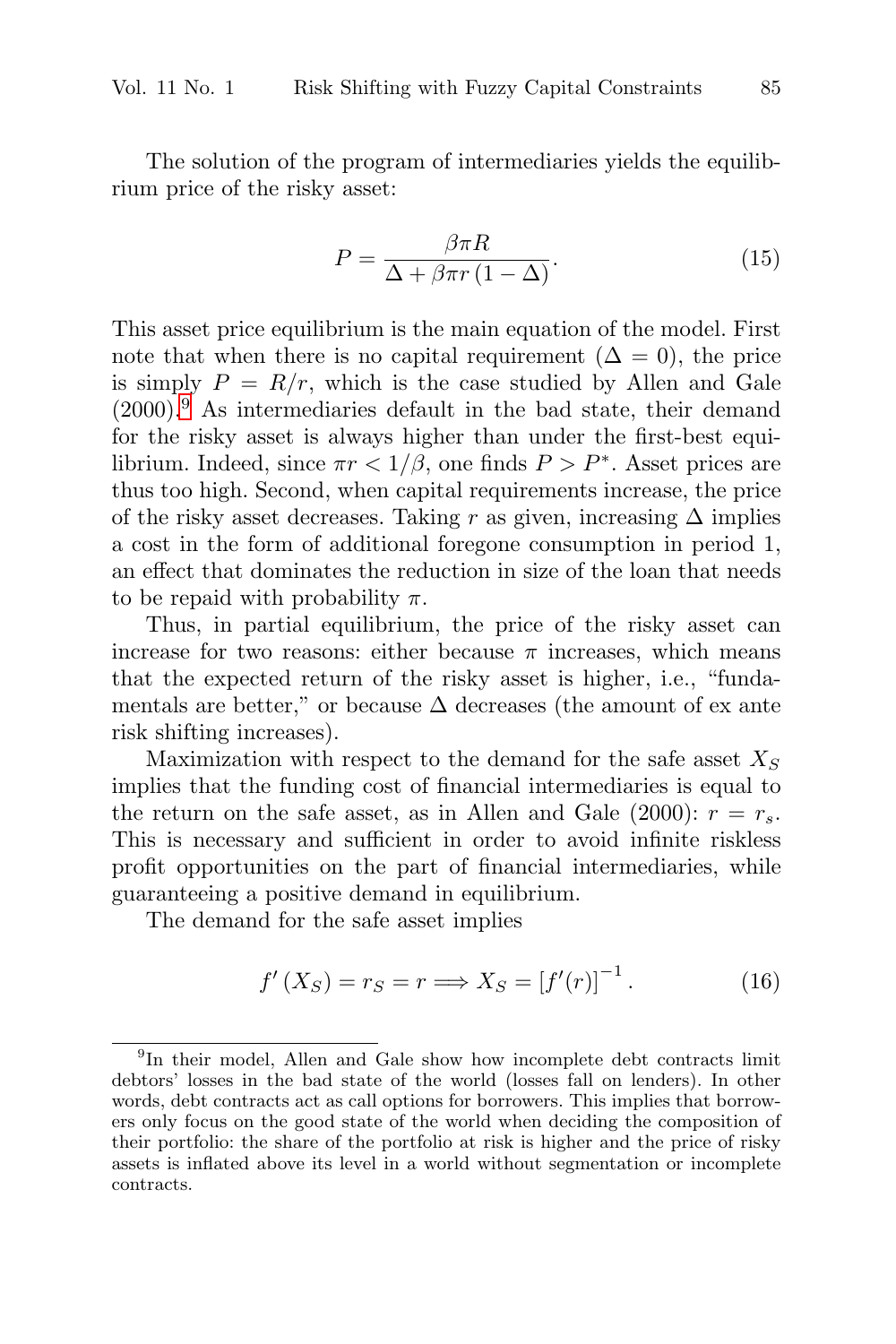The previous equalities are valid irrespective of the beliefs on the part of households about the economic environment. These beliefs will, however, determine the interest rate charged by households.

The basic assumption of the model is that households infer the probability of default from their observation of the risky asset price and their belief on risk-weighted capital  $\Delta^H$ . The price of the asset is given by (15) for the true value of  $\Delta$  and  $\pi$ , because it results from a no-arbitrage condition for intermediaries, who know the real value  $\pi$  and the real  $\Delta$ . Households deduce a value of  $\pi^{H}$  that is consistent with price P and their belief  $\Delta^H$ . It therefore follows that

$$
P = \frac{\beta \pi R}{\Delta + r \beta \pi (1 - \Delta)} = \frac{\beta \pi^H R}{\Delta^H + r \beta \pi^H (1 - \Delta^H)}.
$$
 (17)

We deduce the following inference for households:

$$
\pi^H = \pi \frac{\Delta^H}{\Delta + r\beta\pi \left(\Delta^H - \Delta\right)}.\tag{18}
$$

Due to the condition  $r\beta\pi < 1$ , if  $\Delta^H > \Delta$ , then  $\pi^H > \pi$ , and if  $\Delta^H < \Delta$ , then  $\pi^H < \pi$ . In addition, if  $\Delta^H = \Delta$ , then  $\pi^H = \pi$ . In other words, if households over-estimate risk-weighted capital, they under-estimate the risk, and if they under-estimate risk-weighted capital, they over-estimate the risk. Moreover, when households have correct beliefs concerning risk-weighted capital (i.e.,  $\Delta^H \equiv \Delta$  irrespective of the value of  $\Delta$ ), they correctly infer the right level of aggregate risk.

We now solve the model for the various cases concerning the relationship between  $\Delta^H$  and  $\Delta$ .

### 4.2 Symmetric Information Over Δ

If both households and financial intermediaries have correct beliefs on  $\Delta$ , households can deduce the level of aggregate risk  $\pi$ , as shown in the discussion of equation (18). In addition, knowing  $\Delta$ , they deduce  $K = \Delta P X_R$ . They can also infer the amount of aggregate debt B from the budget constraint of financial intermediaries.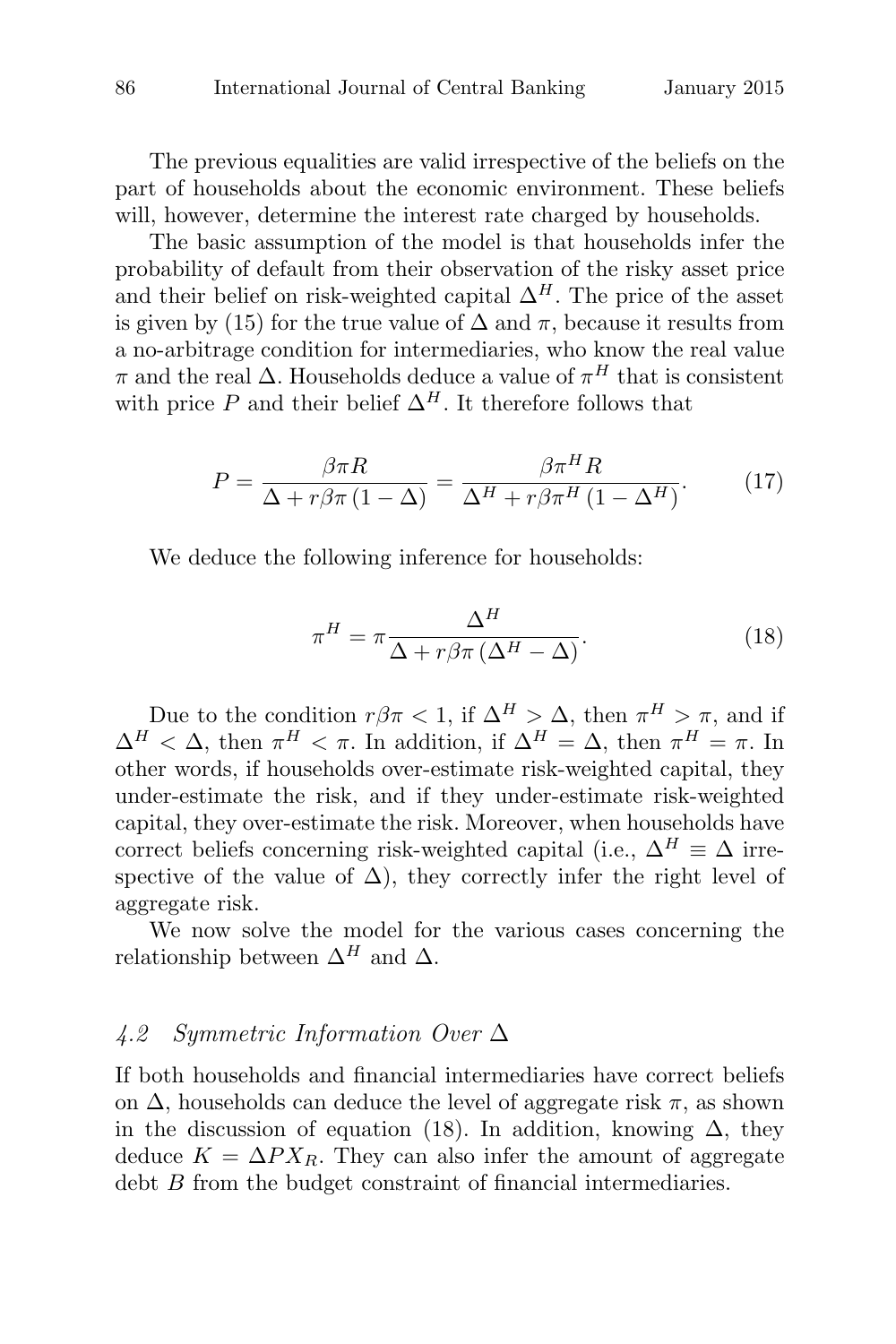With the expression for  $X_S$  given by (16) and  $r = r_S$ , the noarbitrage condition for household can be written as

$$
\pi r + (1 - \pi) \frac{r f'^{-1}(r)}{B} = \tau.
$$
 (19)

This condition states that average return for each unit invested in financial intermediaries (taking into consideration the possibility of default) should be equal to the return on the storage technology. We introduce the main conclusions of the paper as propositions. All proofs are presented in the appendix.

PROPOSITION 1. If  $\Delta^H \equiv \Delta$ , households' expectations of the aggregate risk are correct  $(\pi^H = \pi)$  and

$$
\frac{\partial B}{\partial \Delta} < 0 \text{ and } \frac{\partial (r - \tau)}{\partial \Delta} < 0.
$$

Proposition 1 states that decreasing capital per unit of the risky asset increases both the volume of debt of intermediaries and the credit risk premium,  $r - \tau$ . This result is due to two effects. First, the overall general equilibrium effect of a decrease in  $\Delta$  is an increase in the intermediaries' debt level, as financial intermediaries have a greater incentive to increase their exposure to risk by issuing debt. Second, when  $\Delta$  decreases, households understand that the residual value of the assets they receive in the event of default decreases. They hence request a larger default risk premium  $r - \tau$  to compensate for the increased cost of default. This version of the model is therefore not consistent with the stylized facts of the sub-prime cycle. As shown in figure 1, banks have been able to borrow at lower risk premia during the five years leading up to the crisis, in spite of increasing leverage and decreasing risk-weighted capital with respect to, for instance, U.S. housing loans.

To summarize, the change in  $\Delta$  can account for an increase in the debt level of banks, but it cannot explain the path of the risk premia between 2000 and 2007. We therefore assert that risk shifting, per se, is not sufficient to replicate the stylized fact of the sub-prime crisis. Before the crisis, banks and financial intermediaries benefited in fact from extremely favorable funding conditions, which would not be the case if changes to risk-weighted capital were fully understood by investors.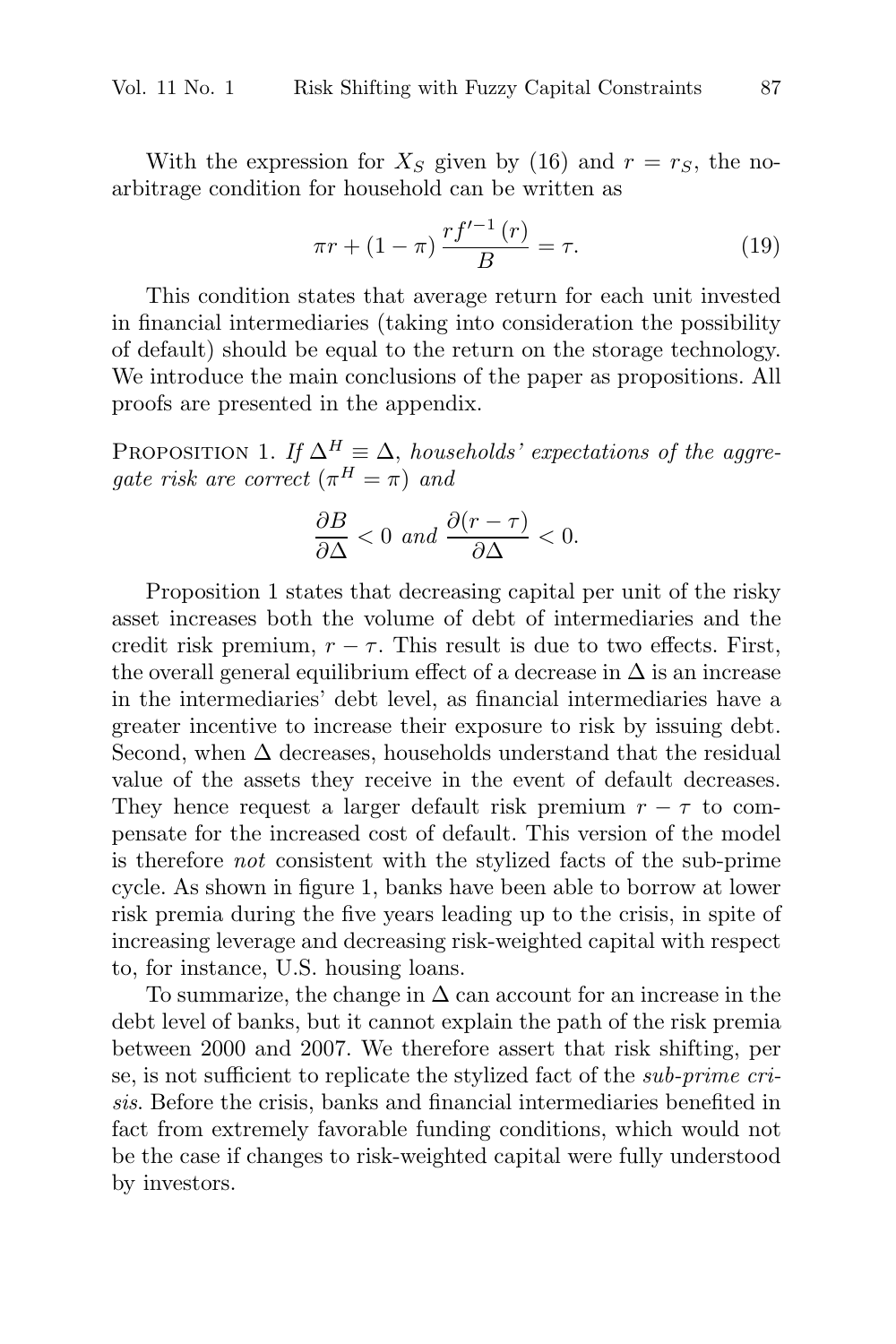The next sections will discuss the more likely cases where capital constraints are fuzzy. In view of the complexity of financial intermediaries' balance sheets, and off-balance-sheets transactions, this case is more likely to reflect the real world. Households may either over-estimate or under-estimate  $\Delta$ .

## 4.3 Over-Estimation of  $\Delta$

We now assume that households believe that the level of riskweighted capital is higher than that actually faced by financial intermediaries:  $\Delta^H > \Delta$ . In this case, the amount of capital pledged by financial intermediaries is lower than that expected by households, and households over-estimate the probability of success of the risky asset  $\pi^H > \pi$ , due to the relationship (18).

Households form their inference about the residual value of their portfolio,  $\frac{rX_S}{B^H}$ , in the following way. First, from the observation of the amount of risky assets in the economy  $X_R$ , and from their belief about  $\Delta^H$ , households infer that the level of the capital of financial intermediaries is

$$
K^H = X_R \Delta^H P.
$$

Second, from the budget constraint of financial intermediaries, households form the following expectation about the amount of debt:

$$
B^{H} = X_{S} + PX_{R} \left(1 - \Delta^{H}\right). \tag{20}
$$

Third, the no-arbitrage condition for households must now be written according to their expectations:

$$
\pi^H r + \left(1 - \pi^H\right) \frac{rX_S}{B^H} = \tau.
$$
\n<sup>(21)</sup>

Using equation (18) in order to substitute for  $\pi^{H}$ , the expressions for  $X<sub>S</sub>$  given by (16), the value of B implied by the balance sheet constraint of the intermediary, and the fact that  $r<sub>S</sub> = r$ , we obtain an equation for the equilibrium interest rate  $r$  which depends only on known parameters and functional forms.

In order to obtain analytical insight, we assume that households' belief about capital requirement is not too far away from the true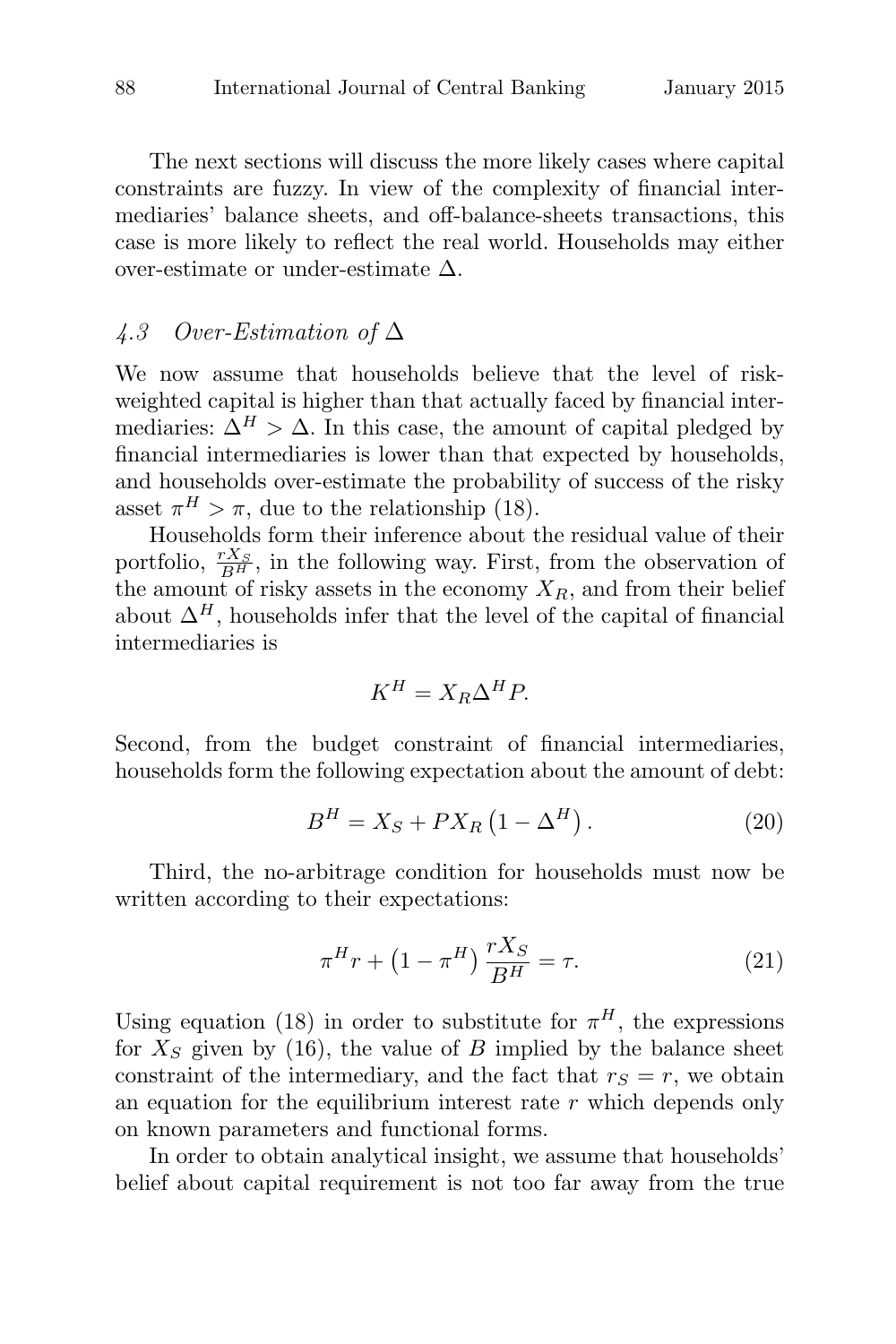one, i.e., we assume that  $\varepsilon \equiv \Delta^H - \Delta$  is small. In this case, we can perform first-order approximations.

PROPOSITION 2. If  $\varepsilon \equiv \Delta^H - \Delta$  is small, we have

$$
\frac{\partial \pi^H}{\partial \varepsilon} > 0, \frac{\partial (r - \tau)}{\partial \varepsilon} < 0 \text{ and } \frac{\partial B}{\partial \varepsilon} > 0.
$$

Proposition 2 summarizes the effect of an increase in households' estimation of risk-weighted capital  $\Delta^H - \Delta$  (or a decrease in riskweighted capital  $\Delta$  keeping belief  $\Delta^H$  constant). Households become more optimistic about the risk of the asset  $\pi^{H}$ . They hence charge a lower risk premium, which allows financial intermediaries to borrow more. This proposition illustrates how unexpected regulatory arbitrage might explain why, before the crisis, banks increased the risk they took without being sanctioned by higher risk premia.

PROPOSITION 3. If  $\varepsilon \equiv \Delta^H - \Delta$  is small and positive, we have

$$
\frac{\partial \pi^H}{\partial \tau} < 0, \frac{\partial (r - \tau)}{\partial \tau} > 0.
$$

When households over-estimate risk-weighted capital, a decrease in the risk-free rate  $\tau$  exacerbates their optimistic bias about the risky asset. The reason stems from equation (17). When the level of the risk-free rate  $\tau$  decreases, the lending rate to financial intermediaries  $r$  also decreases under general conditions. The asset price  $P$ increases and households assign part of this increase to a decrease in the riskiness of the asset, leading to an increase in borrowing by financial intermediaries. The model can therefore explain one of the channels through which monetary policy might affect risk taking by financial intermediaries.<sup>10</sup>

The predictions of the model for risk perception are actually consistent with the empirical results produced by Altunbas, Gambacorta, and Marques-Ibanez (2010). They found that the expected

 $10$ Borio and Zhu (2009) coined the term "the risk taking channel of monetary policy" that they define as "the impact of changes in policy rates on either risk perceptions or risk-tolerance and hence on the degree of risk in the portfolios, on the pricing of assets, and on the price and non-price terms of the extension of funding."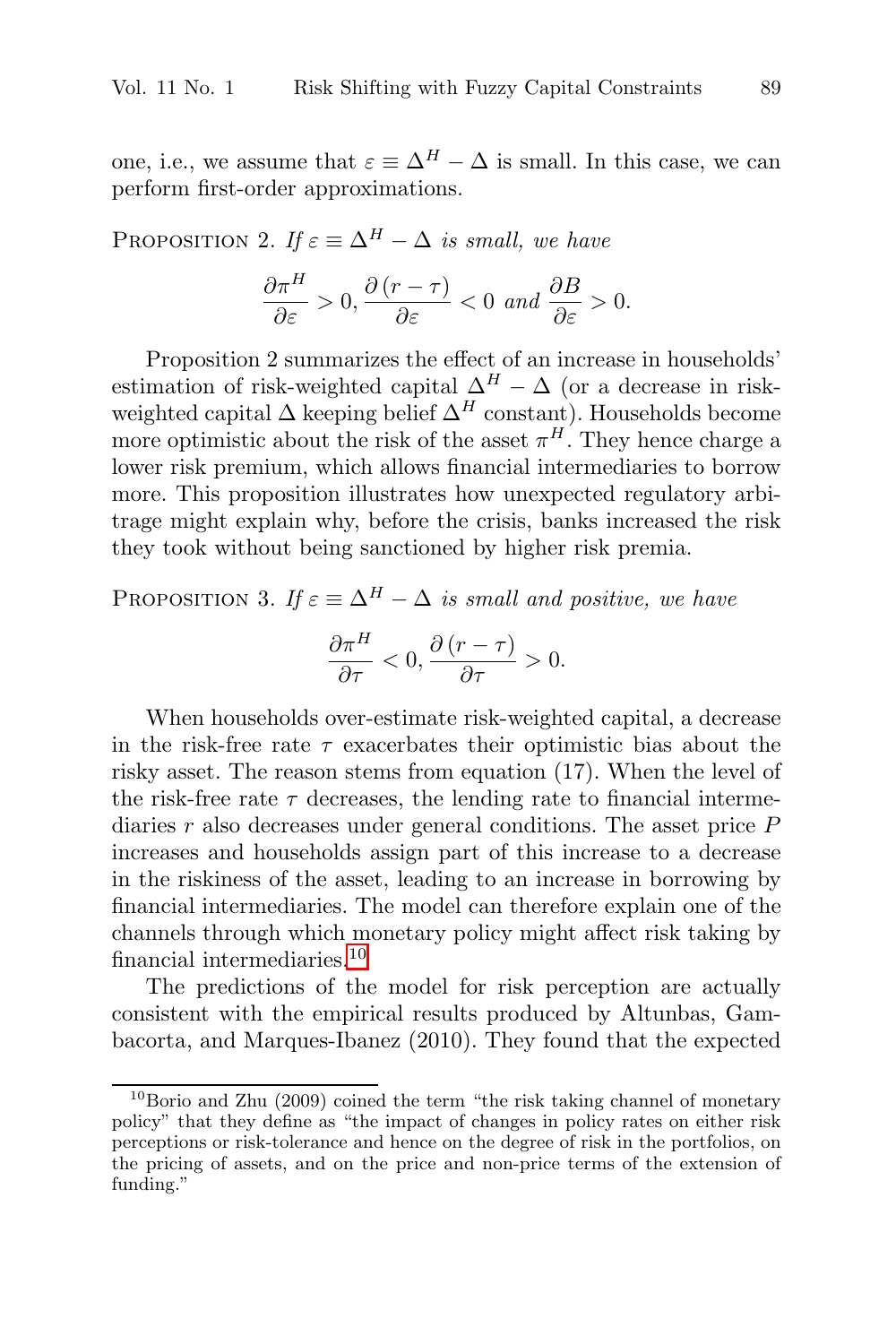default frequencies, and other market-based measures of bank's risks as perceived by financial market participants, react positively to changes in interest rates: a lower interest rate leads investors to perceive banks as less risky. Turning to banks' risk taking, which may be interpreted as banks exploiting their ability to borrow cheaply from financial markets, a number of recent studies—including Ciccarelli, Maddaloni, and Peydró (2010), Ioannidou, Ongena, and Peydró (2008), and Jimenez et al. (2007)—show that credit standards are correlated to the level of interest rates. Lower interest rates therefore imply lower credit standards, including for customers who are perceived as presenting a higher credit risk.

It is important to stress, however, that in our model the impact of the level of interest rates on risk perception and risk taking does not depend on the source of variation in interest rates. The interest rate in the model is real and can, therefore, be influenced by several factors. During the decade leading up to the crisis, several explanations were put forth in order to explain the low level of nominal and real interest rates. According to Taylor and Williams (2009), U.S. monetary policy was overly accommodative. Bernanke (2010), however, stressed instead that China's excess savings have played a major role in keeping the long end of the U.S. yield curve at comparatively low levels. Either of these factors may in turn have been amplified by the phenomenon of "search for yield," as emphasized by Rajan (2005). We do not take a position on these alternative possible drivers of the level of interest rates, and only stress that the endogenous mechanism described in our model would hold for either of them.

What the model highlights, however, is that the search for yield and risk taking can in part result from the wrong inference of risks from asset prices. This is because interest rates are central in the valuation of assets and the inference on risk incentives. It points to the interdependence of interest rates, asset prices, and capital-based prudential policies in a world where risk incentives and exposure cannot be assessed with certainty.

## 4.4 Under-Estimation of  $\Delta$

The previous section focused on the case in which households overestimate capital and wrongly infer the level of collapse risk. We show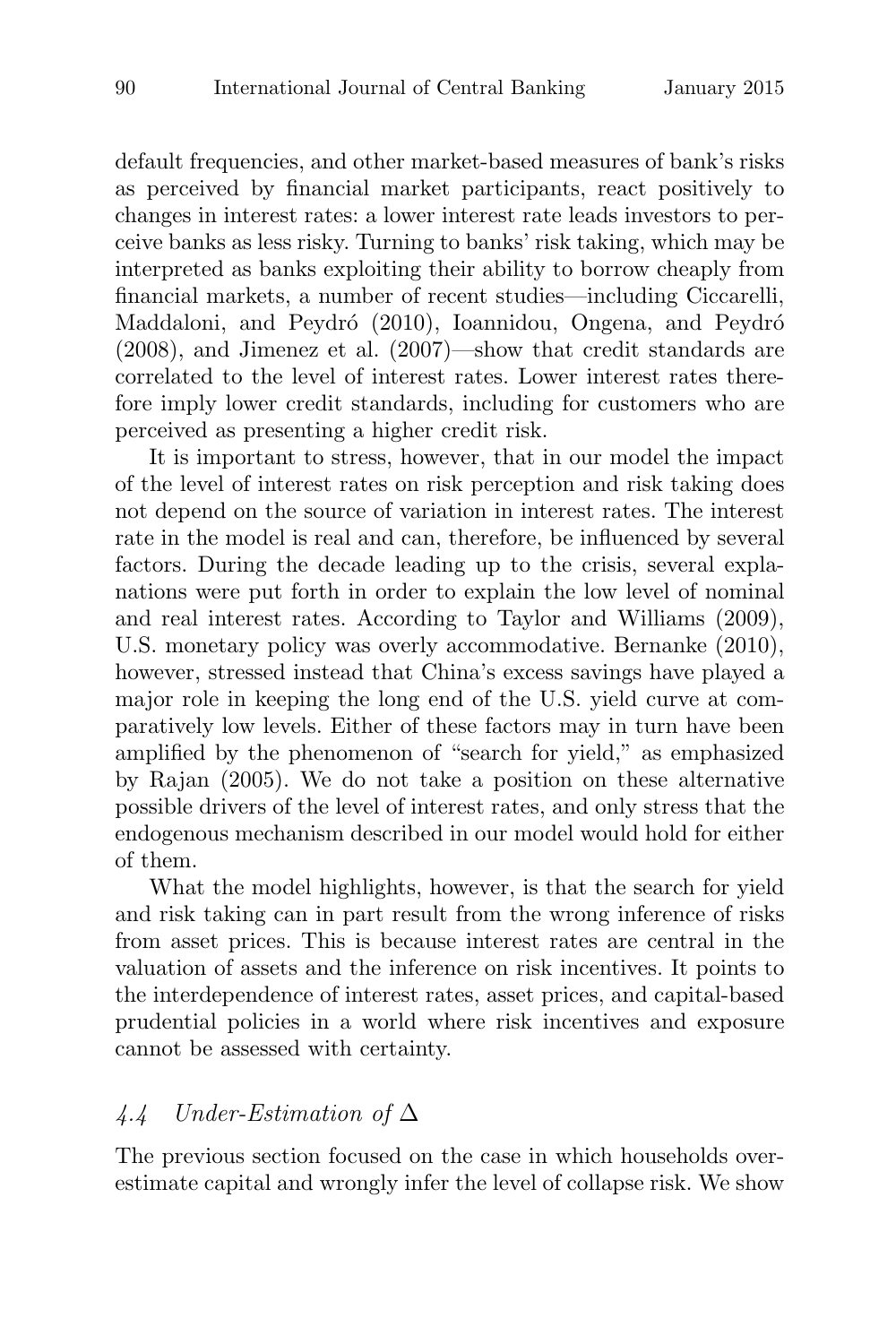that this is consistent with the stylized facts on the pre-crisis period. The symmetric case is, however, also interesting.

The case of excess caution, where the risk-weighted capital of banks is believed to be too low, may help understand other periods of history. In a recent paper, Malmendier and Nagel (2011) show that households who experienced the Great Depression are less likely to invest in stock markets or participate in financial markets. Our model is able to rationalize this behavior by an under-estimation of the constraints imposed on banks after the Glass-Steagall Act. Anticipating that both the banking system and risky assets are more risky than they really are, households ask for higher returns or guarantees to compensate for the perceived risk. Empirical support for the view that investors' appetite for risk varies over time can also be found in Gilchrist and Zakrajsek (2012), who show large and persistent swings in the price of risk, defined as the part of bond risk premia that are not explained by "fundamentals" on the risk of default, where the latter is derived from the Merton's valuation of firms' stocks as an option to default. The price of credit risk was consistently negative from 2003 to 2007. It has also remained positive for several periods, such as around 2000, around 2008, and throughout the 1980s (see figure 1 in Gilchrist and Zakrajsek 2012). Again, the periods of over-estimation of risk may be due to an under-estimation of the capital constraints imposed on financial intermediaries.

#### **5. Alternative Specifications of the Model**

## 5.1 Elastic Supply of the Risky Asset

In the baseline model, we assume that the supply of the risky asset was fixed, i.e.,  $X_R = 1$ . This section shows that the results are robust even if this supply may respond to prices, provided this response is not too large.

Let us now assume that instead of being sold in period 1 by initial sellers, the risky asset is produced by a new class of entrepreneurs. There is a unit mass of such entrepreneurs. They have access to a risky technology and consume in period 2. The risky technology yields  $g(Y) = \lambda Y^{1-\theta}/(1-\theta)$ , with a probability  $\pi$  in period 2, or fails to produce anything with probability  $1 - \pi$ . We assume that risks are perfectly correlated among these entrepreneurs.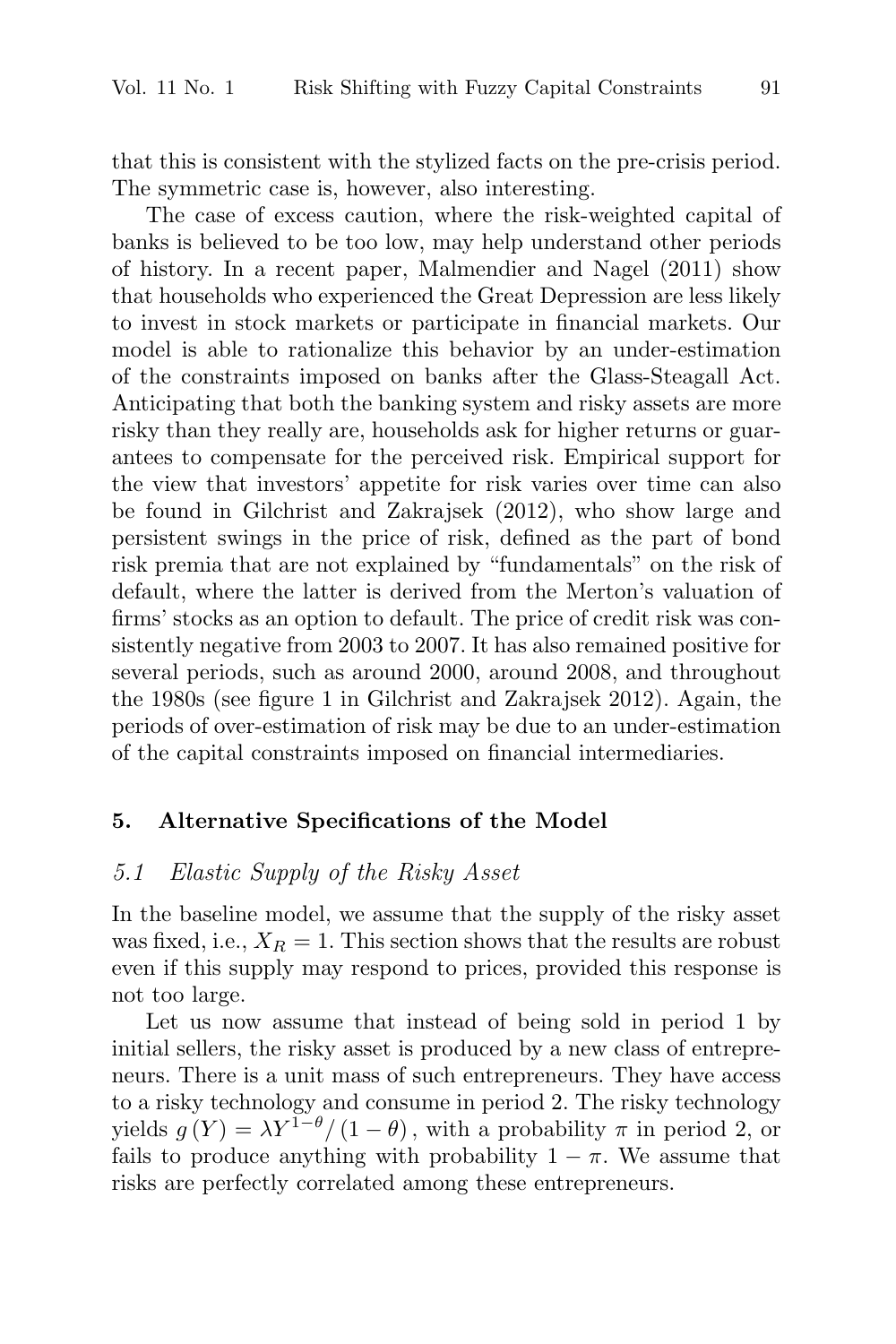They sell the risky asset to financial intermediaries in period 1, at a unit price  $P$ . One unit of risky asset costs  $P$  in period 1 and pays off R with a probability  $\pi$  and 0 with a probability  $1 - \pi$  in period 2. Entrepreneurs choose how many units  $X_R$  of risky asset to sell. And they have no alternative to investing it. Their objective function is to maximize their period 2 consumption, denoted as  $c^R$ , with  $c^R = \pi [g(PX_R) - RX_R]$ . It yields

$$
X_R = \left(\frac{\lambda}{R}\right)^{\theta} P^{\frac{1-\theta}{\theta}}.
$$

Our baseline model is a special case where  $\theta = 1$ , and  $\lambda = R$ . It can be shown that our results on the effects of wrong beliefs (proposition 2) and the change in the risk-free rate  $\tau$  (proposition 3) are still valid when  $\theta$  is not too low. For low values of  $\theta$ , P cannot deviate enough from its fundamental value for obvious reasons, so wrong beliefs concerning  $\Delta$  have negligible effects.

This extension is important because financial innovation is likely to be stimulated when investors are optimists, or when either interest rates or risk premia are low. In the case of the U.S. sub-prime crisis, the supply of several forms of risky assets increased. More houses and condos were constructed, especially in states where housing prices increased the fastest (Florida, Nevada, etc.). The "originateto-distribute" business model exposed mortgages to U.S. households that had decreasing creditworthiness. And more mortgage-backed securities and collateralized debt obligations that packaged these mortgages were sold to investors. The under-estimation of credit risk, as shown in figure 1, carried on for as long as the price of risky assets increased, i.e., the supply could not catch up with demand.

## 5.2 Risk about the Effectiveness of Capital Requirements

Our baseline model assumes that households may have wrong beliefs about the effectiveness of capital requirements, i.e., how much loss would be absorbed by holders of banks' stocks in the bad state of the world. Relaxing this assumption, while feasible, would greatly increase the complexity of the model. It is indeed possible to introduce an additional shock on the level of capital requirement. This shock is known by banks but unknown to the households. In this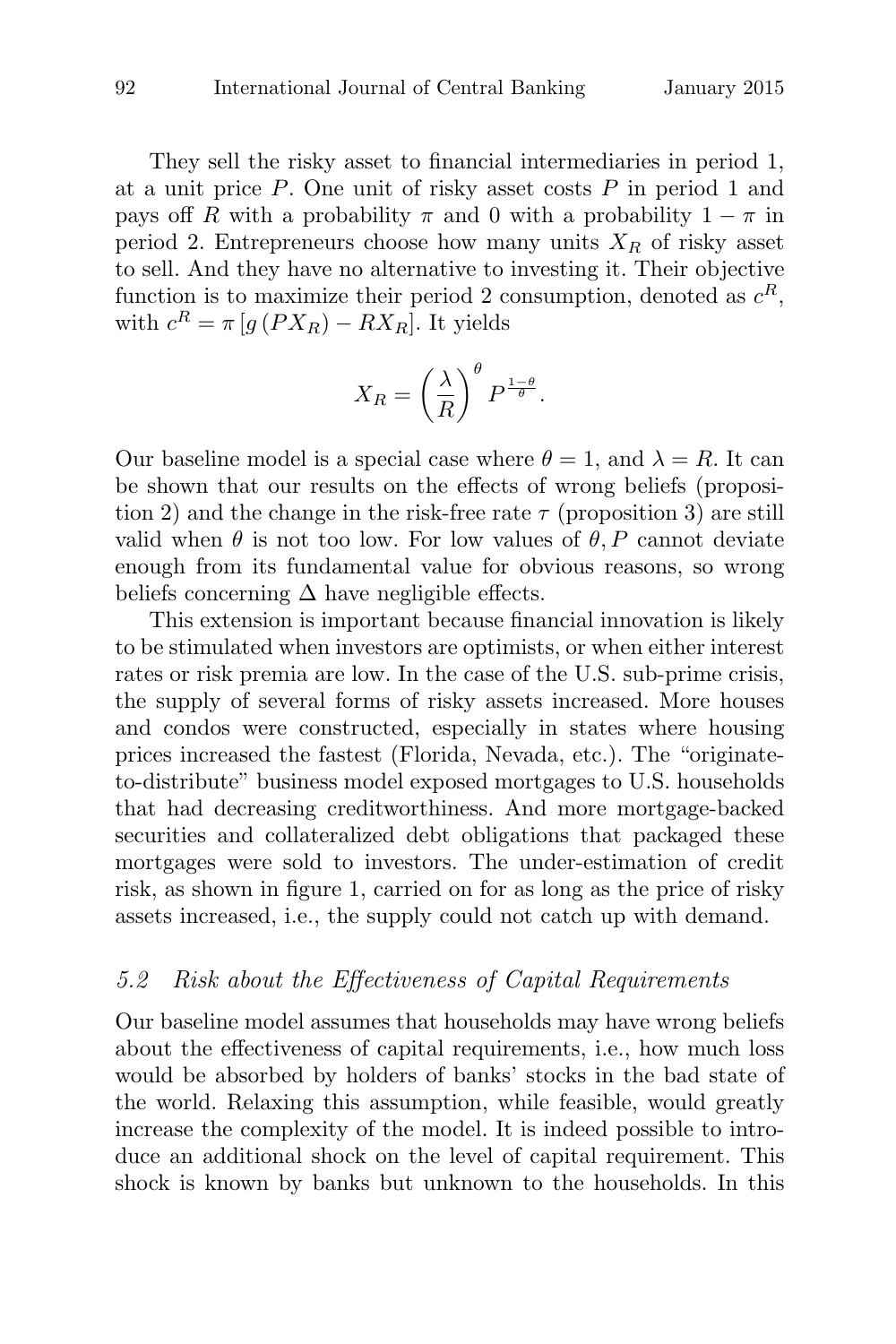framework households form on average correct expectations about the average level of capital requirements. For an unexpected negative shock to this level, we would find the same results as in the current model where  $\Delta^H > \Delta$ . We chose a simpler structure to derive theoretical results in a transparent way.

### 5.3 Uncertain Return

In the baseline model, we assumed that the return in case of success R was known but that the probability distribution of risk  $\pi$  was unknown. An alternative modeling strategy would be to consider  $\pi$ as known but that the return  $R = R(e)$  is uncertain and affected by the private actions of financial intermediaries. In this case, the main result would be preserved: if households know capital requirements  $\Delta$ , they can infer from asset prices the real return  $R(e)$  and thus the private action e. Changes in capital requirements may drive changes in private actions, but these changes would be anticipated and thus reflected in risk premia. Alternatively, when capital requirements are unknown, changes in capital requirements, and thus in equilibrium prices, will be partly understood to be a higher return and would thus bias the estimate of credit risk. Although it may be hard to distinguish between uncertain return and uncertain probabilities for specific assets, our modeling choice is motivated by the direct evidence of a sharp change in the expected probability of default during the crisis, as mentioned in section 2. Our model is thus designed to explain this bias in expectations of default.

#### 5.4 Return and Risk

In our model, a change in the probability of default  $\pi$  affects both the mean and the variance of the return on the risky asset. As agents are risk neutral, the effect on the variance does not affect prices, but it would still be useful to express the model in order to analyze the effect of a change in the mean return keeping its variance constant. It is possible to do so by introducing an additional risk. Let us assume that the risky asset is equal to 0 with a probability  $1 - \pi$  and equal to a stochastic variable R with a probability  $\pi$ . R has a mean R and is uniformly distributed in the support  $[R - \delta; R + \delta]$ . If the support is small enough, default will occur only when  $R$  is equal to 0. It is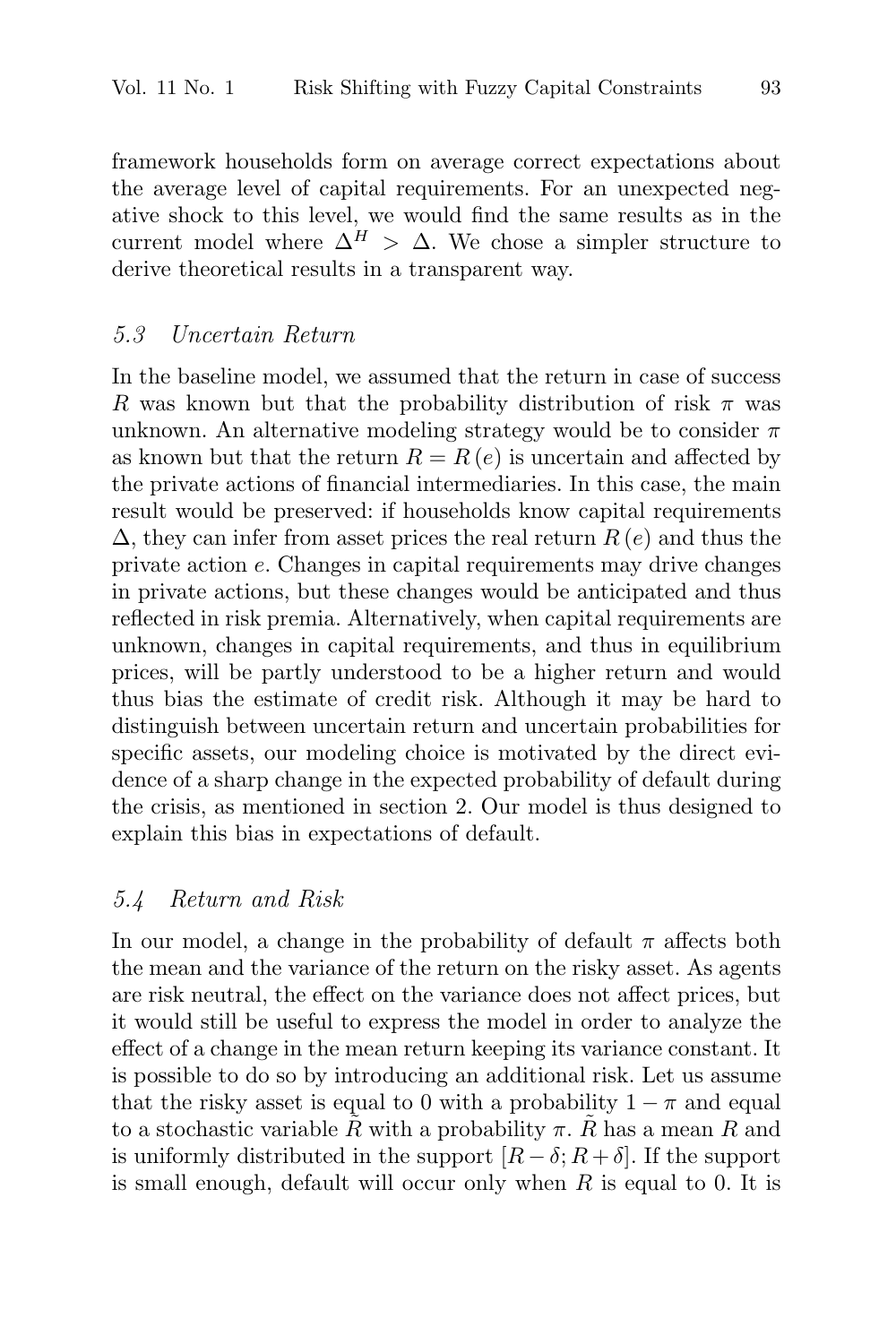then possible to jointly choose  $\pi$  and  $\delta$  to study the effect of a change in mean which keeps the variance constant.

#### **6. Alternative Explanations of Low Risk Premia**

#### 6.1 Expectations of Bailouts

The model focuses on uncertainty of capital requirements to explain why risk premia were low before the crisis. An alternative explanation is that investors expected to be collectively bailed out by governments and central banks. Farhi and Tirole (2012) propose a model in which financial institutions coordinate their exposure to risks in order to increase systemic risk, and therefore the likelihood that public authorities will bail them out. Their model explores the issue of risk shifting from investors to taxpayers. We focus instead on the shifting of risk from banks to bondholders.

It is clear that the concepts of "too big to fail" or "too interconnected to fail" are likely to have influenced investors. The expectations of bailouts may have played a role in the evolution of risk premia. In particular, the big change in expected default frequency after the collapse of Lehman in September 2008 may have been due partly to a revision in the perceived probability of a public bailout and partly to a reassessment of the underlying risk. To the best of our knowledge, there is no evidence that allows us to rule out that these phenomena may have influenced risk premia.

It should also be stressed, however, that the political process that leads to bailing out financial institutions is uncertain. Financial institutions usually pay a credit risk premia with respect to the Treasury. These premia vary over time for a number of reasons, including the collective moral hazard hypothesis of Farhi and Tirole (2012) and the one we propose in this paper.

#### 6.2 General Under-Estimation of Risk

Another explanation of low risk premia would be that all agents, including financial intermediaries, under-estimated the risk of default on housing assets. This is, for instance, the view held by Schleifer (2011). He stresses that the ex post losses of the financial industry were so large as to discard the "expectation of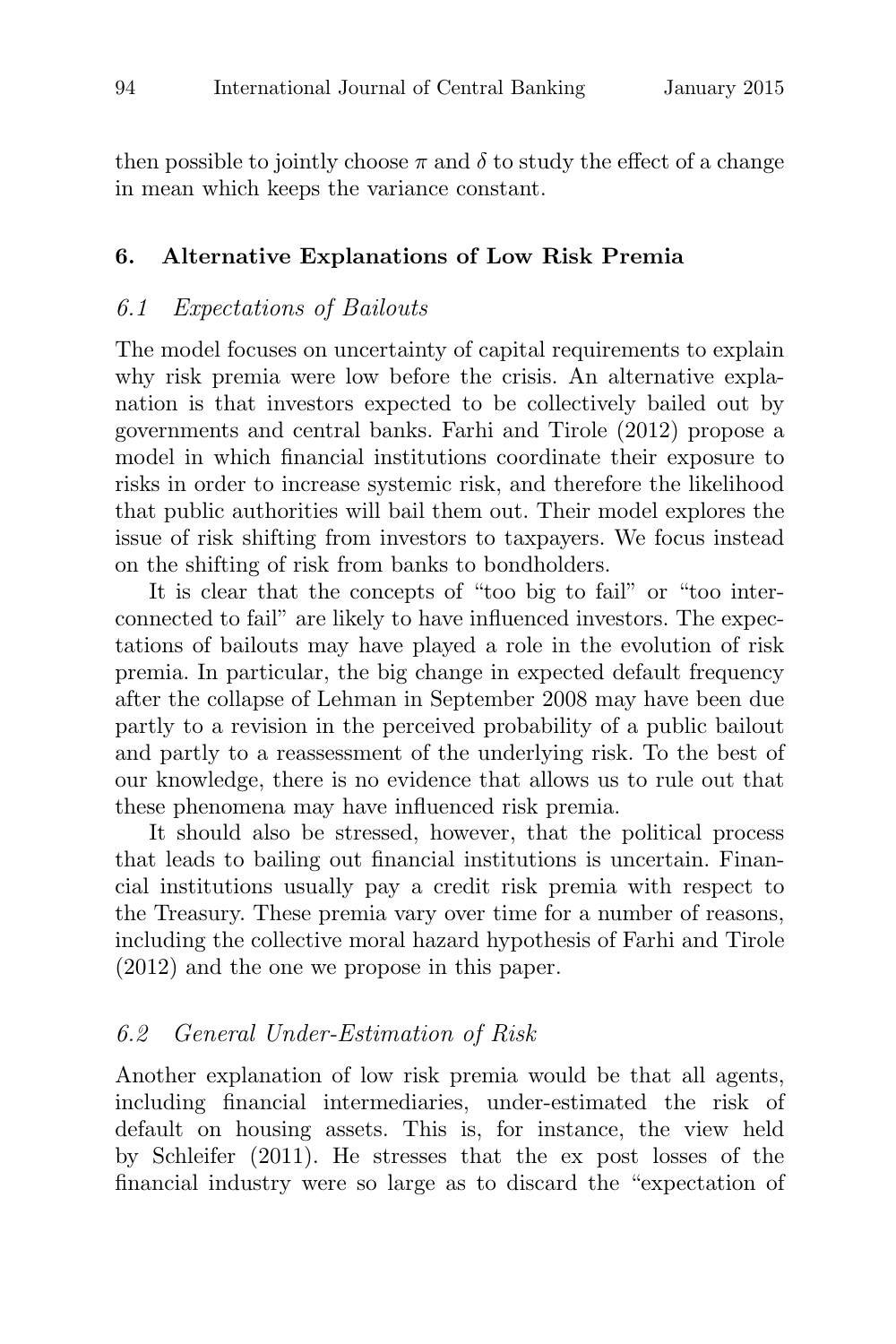bailouts" hypothesis as well as hypotheses, like the one we present in this paper, which highlight asymmetry of information between the financial industry and non-financial agents. Again, a global underestimation of risk cannot be rejected, and it may be hard to claim that banks correctly anticipated the real risk of all assets. However, some evidence, such as legal actions against financial intermediaries, suggests that financial intermediaries and households did not all have the same information. In 2007 Chuck Prince, then chairman of Citigroup, declared: "When the music stops, in terms of liquidity, things will be complicated. But, as long as the music is playing, you've got to get up and dance. We are still dancing." (Financial Times 2007)

This is highly suggestive that banks knew they were taking risks.<sup>11</sup>

## **7. Concluding Remarks: Can the Model Explain the Buildup of Financial Fragility?**

In this paper we show that the combination of risk shifting and fuzzy capital requirements may explain one of the sub-prime crisis puzzles, i.e., that financial intermediaries were able to increase their exposure to risk without having to pay higher risk premia on their debt.

In an opaque banking system where regulatory constraints are difficult to observe, an increase in asset prices can be interpreted as a lower aggregate risk in the economy while, in fact, asset prices are driven by greater risk taking on the part of financial intermediaries. We also showed that this model gives rise to a risk-taking channel of low interest rates, which reduces the perceived risk of some agents and increase the exposure to risk of others.

Our result resonates with the popular notion that financial markets participants can draw incorrect inferences about risks. In particular, when the effectiveness of capital requirements is not observable by agents, the signal extracted from market prices is contaminated by noise coming from excessive risk-taking behavior. In our model,

<sup>&</sup>lt;sup>11</sup>Another paper elaborating on the information asymmetry between financial intermediaries and households is Shleifer and Vishny (2010). In this paper, the expectations of households are taken as given. Instead, we endogenize them through an inflation-extraction problem.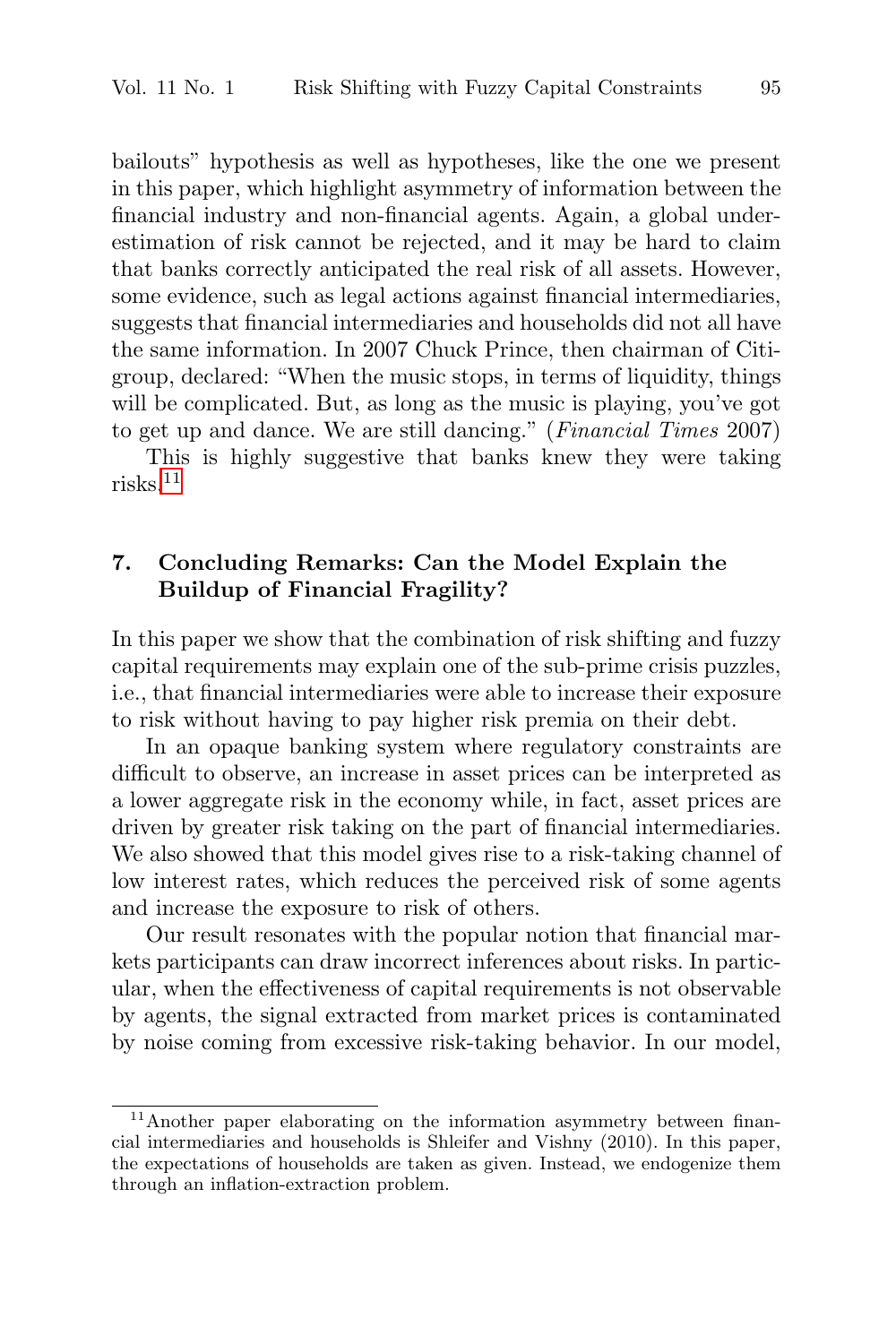market forces, by themselves, do not result in an optimal allocation of capital, because risk incentives are not correctly understood.

We see two obvious extensions to our model. First, it is possible to endogenize the expectations of households within a dynamic setting in which households learn about the relevant parameters. The results of our model would still hold if the priors of the households were far enough from the true parameters. The resulting dynamics of their learning process should generate useful patterns. Second, it would be interesting to study the political economy aspects associated with the assessment of risk within such an economy. Sellers of the assets have an incentive to under-estimate the degree of risk, or to generate complexity in order to increase the cost of signal extraction. This should be anticipated by households, who would then look for other sources of information. It is in this context, for example, that we interpret the current discussion about rating agencies to be part of the debate on the management of risk expectations in economies where intermediaries play an important role.

#### **Appendix**

## Proof of Proposition 1

Since  $\pi \in ]0,1]$  and  $X_S < B$ , the no-arbitrage condition (19) implies  $r > \tau$ . Equality (19) can be written as

$$
B(r) = \frac{(1 - \pi) r X_S}{\tau - \pi r}.
$$
\n
$$
(22)
$$

We can substitute  $K, X_S$ , and P with their equilibrium values given by equations (15) and (16) to obtain an expression  $B(r)$ :

$$
B(r) = \frac{(1 - \Delta)R}{\frac{\Delta}{\beta \pi} + r(1 - \Delta)} X_R + f'^{-1}(r).
$$
 (23)

Let us define:  $\Theta = \frac{\Delta}{1-\Delta}$ . Then from (16), (23), and (19), we find that the real interest rate  $r$  satisfies the equality

$$
\tau = \pi r + (1 - \pi) \frac{(\Theta + \beta \pi r) r^{1 - 1/\eta}}{\beta \pi R X_R + \Theta r^{-1/\eta} + \beta \pi r^{1 - 1/\eta}}.
$$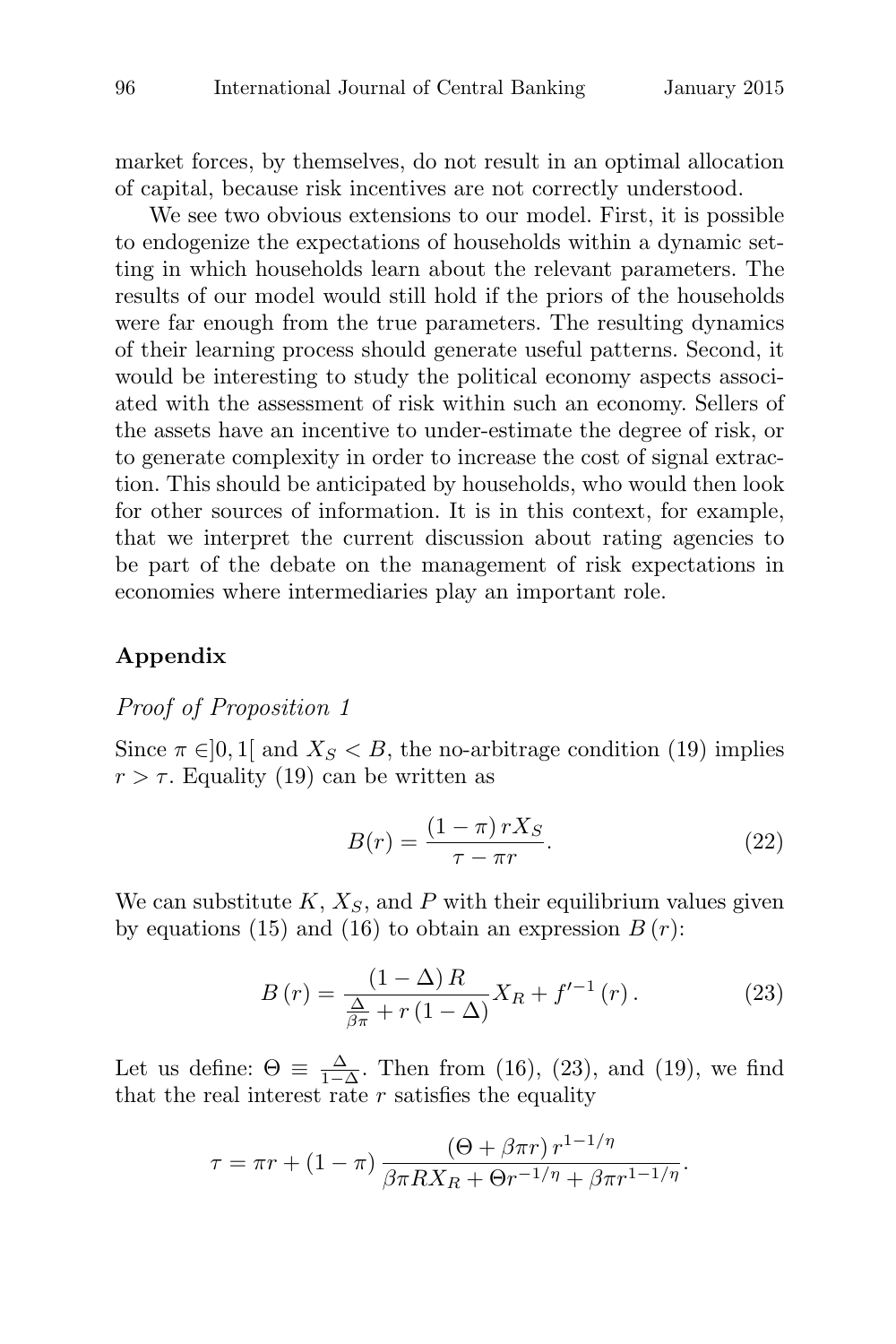This last equality implicitly defines the interest rate by equality  $M(r) = \Theta$ , where

$$
M(r) \equiv \beta \pi \left( \frac{(\tau - \pi r) r^{1/\eta} \mu X_R}{r - \tau} - r \right).
$$

In the equilibrium under consideration,  $\pi r < \tau < 1$  and  $r > \tau$ . As a consequence, we can check that a sufficient condition for  $M'(r) < 0$ is  $\eta > \frac{1-\pi}{\pi}$ , which is (1). In this case, the equality  $M(r) = \Theta$  implies that r is decreasing with  $\Delta$ .

From equality (19), one finds  $B(r) = \frac{1-\pi}{\tau-r} r^{1-\frac{1}{\tau}}$ . After some algebra, we find that  $B(r)$  increases with r when (1) is fulfilled. As a consequence,  $\frac{\partial B}{\partial r} > 0$ ,  $\frac{\partial (r-\tau)}{\partial \Delta} < 0$ , and  $\frac{\partial B}{\partial \Delta} < 0$ .

## Proof of Proposition 2

Denote  $\varepsilon = \Delta^H - \Delta$ . From equations (16), (21), (17), (18), and (20) we find that the real interest rate satisfies  $G(r, \tau, \Delta, \varepsilon) = 0$ , where

$$
G(r, \tau, \Delta, \varepsilon) \equiv \beta \pi \left[ \frac{\left(\tau - \pi r \frac{\Delta + \varepsilon}{\Delta + r \beta \pi \varepsilon}\right) R r^{\frac{1}{\eta}}}{r - \tau} - r \left(1 - \frac{\varepsilon}{1 - \Delta}\right)^{-1} \right] - \frac{\Delta}{1 - \Delta - \varepsilon}.
$$
\n(24)

As  $\tau$ ,  $\Delta$ ,  $\varepsilon$  are given parameters, the equality  $G(r, \tau, \Delta, \varepsilon) = 0$  defines the equilibrium interest rate as a function of the parameters of the model. Studying the derivative of the function  $G$ , we find the following signs for the derivatives (with obvious notations):

$$
G\left(\underset{\scriptscriptstyle{-}}{r},\underset{\scriptscriptstyle{+}}{\tau},\underline{\Delta},\underset{\scriptscriptstyle{-}}{\varepsilon}\right)=0.
$$

As a consequence and by the implicit function theorem, we find that r has the following variations:  $r = r \left( \tau, \Delta, \varepsilon \atop{+} \right)$  . This proves  $\frac{\partial (r-\tau)}{\partial \varepsilon} < 0.$ 

Next, the anticipated probability can be written as  $\pi^H$  =  $\pi(\varepsilon + \Delta)/(\Delta + r\beta\pi\varepsilon)$  from (18). As a consequence, one finds the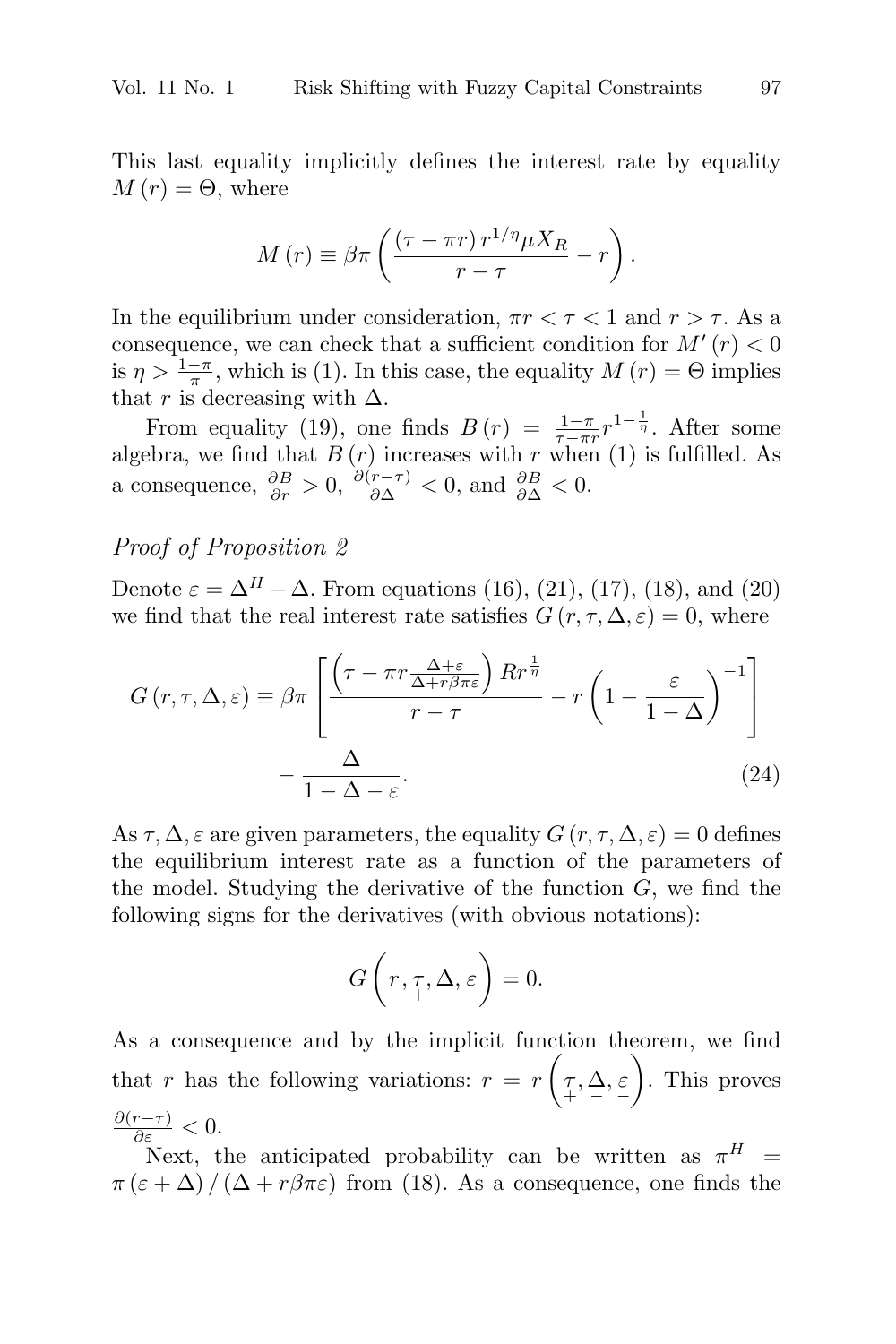following variations:  $\pi^H = \pi^H \left( \underset{\text{-}}{r}, \underset{\text{+}}{\varepsilon} \right)$ ). This proves  $\frac{\partial \pi^H}{\partial \varepsilon} > 0$  (as r decreases when  $\varepsilon$  increases).

Finally, the budget constraint of financial intermediaries, together with the price  $(17)$ , gives the debt level B:

$$
B = r^{-\frac{1}{\eta}} + \frac{\beta \pi R}{\frac{\Delta}{1 - \Delta} + r\beta \pi}.
$$

One can easily deduce the variation  $B = B(r)$ − ) and  $r =$  $r\left(\tau,\Delta,\varepsilon\atop{+} \right)$ ). We have thus the variations  $B = B\left(\underset{\sim}{\tau},\underset{\sim}{\varepsilon}\right)$  $\big)$  .

## Proof of Proposition 3

From the proof of proposition 2, we obtain  $r = r \left( \tau, \Delta, \varepsilon \right)$  $\Big)$  and  $\pi^H = \pi^H \left( \begin{matrix} r, \varepsilon \ - \end{matrix} \right)$ ). As a consequence, we find  $\frac{\partial \pi^H}{\partial \tau} < 0$ . The proof of the inequality  $\frac{\partial (r-\tau)}{\partial \tau} > 0$  requires more algebra. This inequality is first proven for  $\varepsilon = 0$ . Then, a continuity argument is invoked. From the definition (24) and the equality  $G(r, \tau, \Delta, \varepsilon) = 0$ , we find

$$
r - \tau = r \frac{1 - \pi \frac{\Delta + \varepsilon}{\Delta + r \beta \pi \varepsilon}}{\frac{1}{\mu_1 r^{\frac{1}{\eta}}} \left[ \frac{\Delta}{1 - \Delta} \frac{1}{\beta \pi} + r \right] \frac{1}{1 - \frac{\varepsilon}{1 - \Delta}} + 1}.
$$

Taking the derivative with respect to  $\tau$  and setting  $\varepsilon = 0$ , we easily find  $\frac{\partial (r-\tau)}{\partial \tau} > 0$ . By continuity, this inequality is fulfilled when  $\varepsilon$  is small.

#### **References**

Acharya, V., and P. Schnabl. 2009. "How Banks Played the Leverage 'Game'." NYU Stern White Paper. Executive summary of Restoring Financial Stability: How to Repair a Failed System, ed. V. V. Acharya and M. Richardson, chapter 2. John Wiley and Sons, Inc.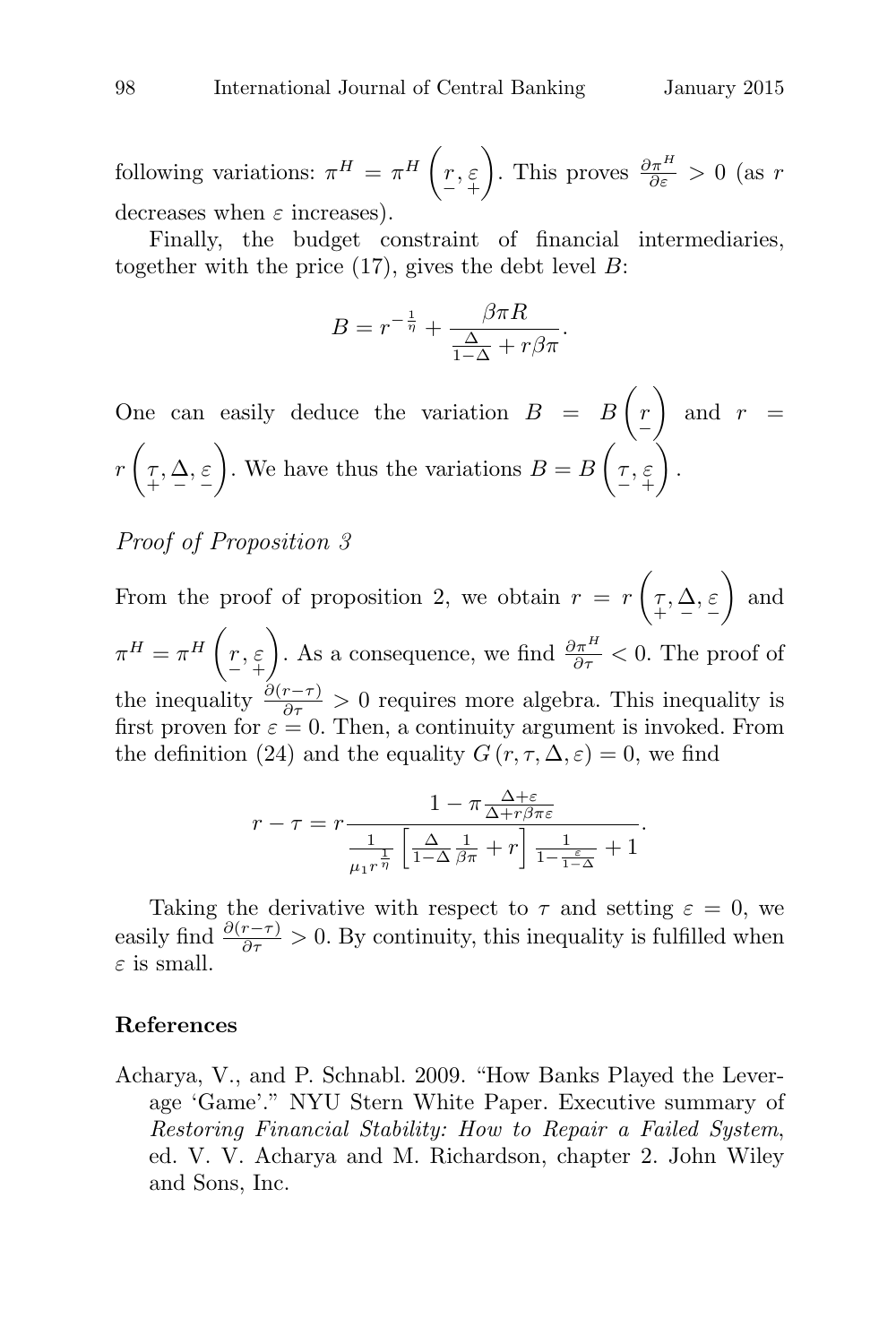- Adrian, T., and H. S. Shin. 2010. "Liquidity and Leverage." Journal of Financial Intermediation 19 (3): 418–37.
- Allen, F., and D. Gale. 2000. "Bubbles and Crises." Economic Journal 110 (460): 236–55.
- Altunbas, Y., L. Gambacorta, and D. Marques-Ibanez. 2010. "Bank Risk and Monetary Policy." Journal of Financial Stability 6 (3): 121–29.
- Barlevy, G. 2008. "A Leverage Based Model of Speculative Bubbles." Working Paper No. 2008-01, Federal Reserve Bank of Chicago.
- Bernanke, B. 2010. "Monetary Policy and the Housing Bubble." Speech given at the Annual Meeting of the American Economic Association, Atlanta, Georgia, January 3.
- Blanchard, O. 2008. "The Crisis: Basic Mechanisms, and Appropriate Policies." MIT Working Paper No. 09-01.
- Blundell-Wignall, A., and P. Atkinson. 2008. "The Sub-prime Crisis: Causal Distortions and Regulatory Reform." Paper presented at the Reserve Bank of Australia conference on "Lessons from the Financial Turmoil of 2007," Sydney, Australia, July 14–15.
- Borio, C., and H. Zhu. 2009. "Capital Regulation, Risk-Taking and Monetary Policy: A Missing Link in the Transmission Mechanism?" BIS Working Paper No. 26.
- Brender, A., and F. Pisani. 2010. "Global Imbalances and the Collapse of Globalized Finance." CEPS Monography. Available at http://www.ceps.eu.
- Brunnermeier, M. 2009. "Deciphering the Liquidity and Credit Crunch 2007-08." Journal of Economic Perspectives 23 (1): 77– 100.
- Challe, E., B. Mojon, and X. Ragot. 2012. "Equilibrium Risk Shifting and Interest Rate in an Opaque Financial System." Working Paper No. 391, Banque de France.
- Challe, E., and X. Ragot. 2011. "Bubbles and Self-fulfilling Crisis." B.E. Journal of Macroeconomics 11 (1): ISSN (Online) 1935- 1690.
- Ciccarelli, M., A. Maddaloni, and J.-L. Peydró. 2010. "Trusting the Bankers: A New Look at the Credit Channel of Monetary Policy." ECB Working Paper No. 1228.
- Dell'Ariccia, G., L. Laeven, and R. Marquez. 2010. "Monetary Policy, Leverage and Bank Risk-Taking." IMF Working Paper No. 10/276.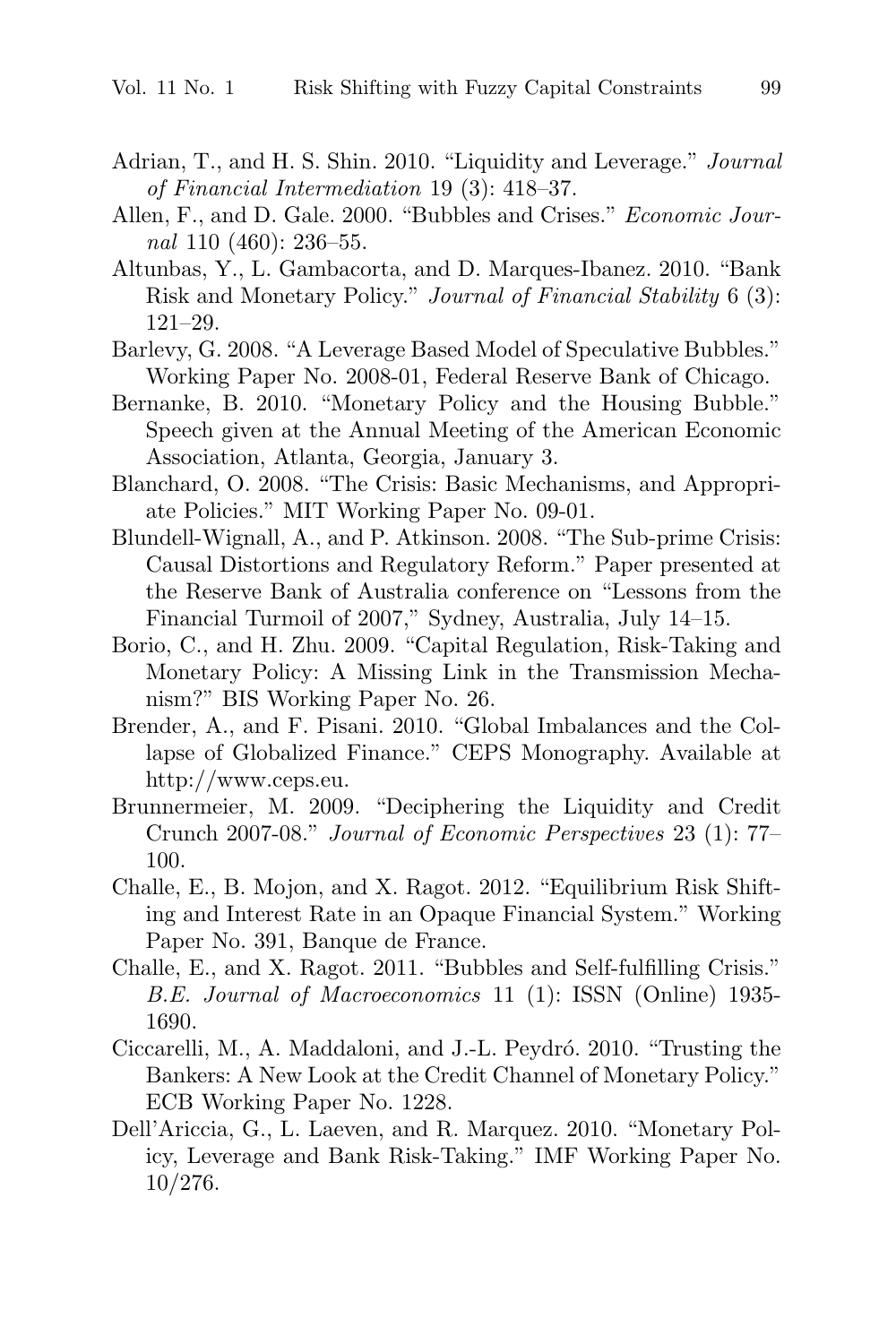- Farhi, E., and J. Tirole. 2012. "Collective Moral Hazard, Maturity Mismatch and Systemic Bailouts." American Economic Review 102 (1): 60–93.
- Financial Stability Forum. 2008. "Report of the Financial Stability Forum on Enhancing Market and Institutional Resilience." (April).
- Financial Times. 2007. "Citigroup Chief Stays Bullish on Buy-Outs." July 7.
- Geanakoplos, J. 2009. "The Leverage Cycle." Discussion Paper No. 1715R, Cowles Foundation.
- Gilchrist, S., and B. Mojon. 2014. "Credit Risk in the Euro Area." Banque de France Working Paper No. 482 and NBER Working Paper No. 20041.
- Gilchrist, S., and E. Zakrajsek. 2012. "Credit Spreads and Business Cycle Fluctuations." American Economic Review 102 (4): 1692–1720.
- Greenlaw, D., J. Hatzius, A. K. Kashyap, and H. S. Shin. 2008. "Leveraged Losses: Lessons from the Mortgage Market Meltdown." U.S. Monetary Policy Forum Report No. 2.
- Holmstrom, B., and J. Tirole. 1997. "Financial Intermediation, Loanable Funds and the Real Sector." Quarterly Journal of Economics 112 (3): 663-91.
- Ioannidou, V. P., S. Ongena, and J. L. Peydró. 2008. "The Impact of Short-Term Interest Rates on Risk-Taking: Hard Evidence." VoxEU CEPR Publication.
- Jiménez, G., S. Ongena, J.-L. Peydró-Alcalde, and J. Saurina. 2007. "Hazardous Times for Monetary Policy: What Do Twenty-Three Million Bank Loans Say about the Effects of Monetary Policy on Credit Risk?" ECB Working Paper No. 835.
- Kiyotaki, N., and J. Moore. 1997. "Credit Cycles." Journal of Political Economy 105 (2): 211–48.
- Maddaloni, A., J.-L. Peydró, and S. Scopel. 2008. "Does Monetary Policy Affect Bank Credit Standards?" Mimeo, European Central Bank (August).
- Malmendier, U., and S. Nagel. 2011. "Depression Babies: Do Macroeconomic Experiences Affect Risk Taking?" Quarterly Journal of Economics 12 (1): 373–416.
- Rajan, R. 2005. "Has Financial Development Made the World Riskier?" In The Greenspan Era: Lessons for the Future, 314–69.